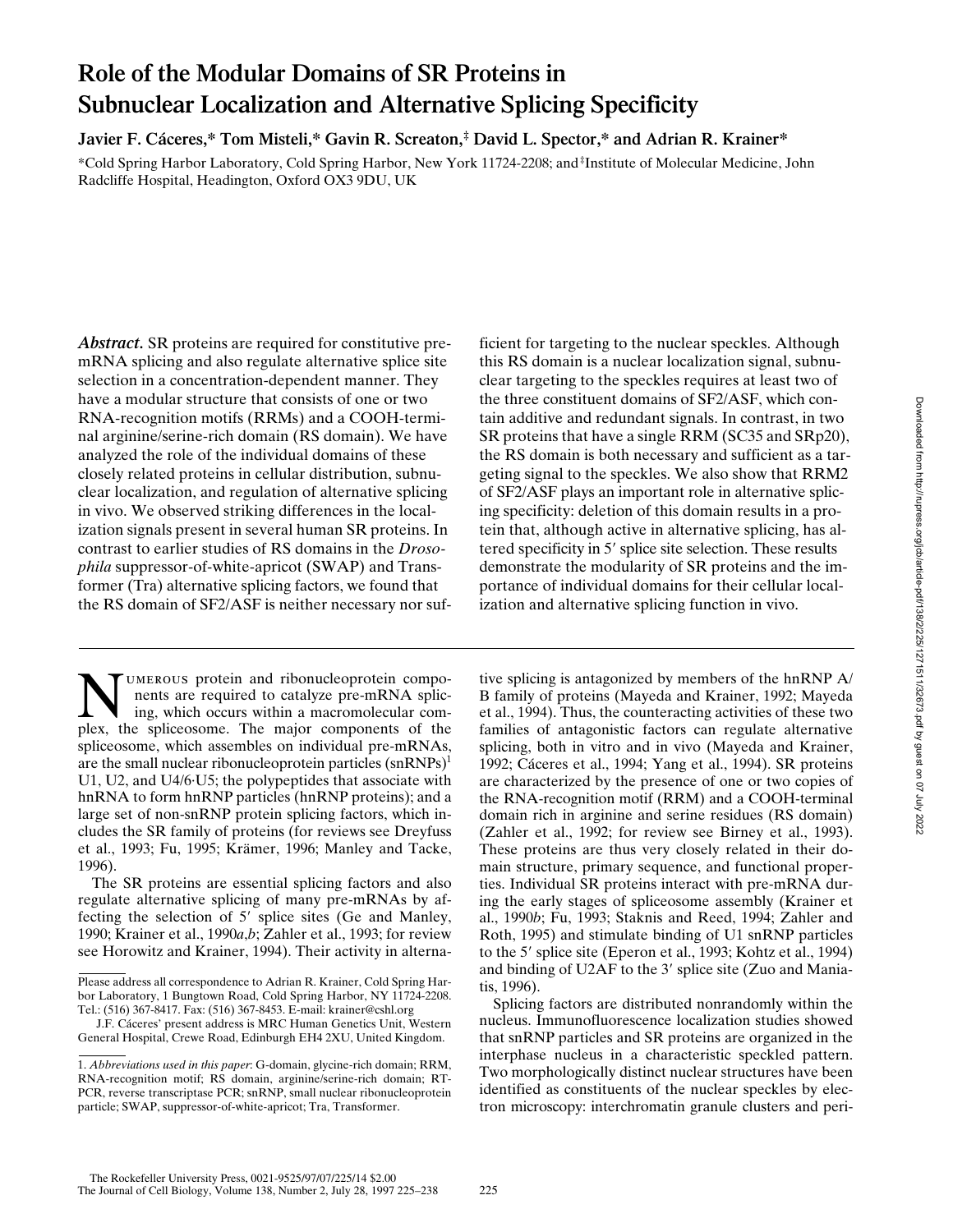chromatin fibrils (for review see Spector, 1993). The speckled pattern comprises 20–50 regions that are highly concentrated in splicing factors (Spector, 1990; Huang and Spector, 1992). Immunofluorescence staining and immunoelectron microscopy studies showed that the splicing factor SC35, a member of the SR family of proteins, colocalizes with snRNPs within the nuclear speckle domains (Fu and Maniatis, 1990; Spector et al., 1991). In some cell types, snRNPs can be additionally found in another discrete nuclear structure, the coiled body (for review see Lamond and Carmo-Fonseca, 1993).

The nuclear organization of splicing factors is dynamic, as shown by the fact that inhibition of transcriptional and/ or splicing activity causes reorganization of the nuclear speckles (Spector et al., 1983; O'Keefe et al., 1994). The most intense speckled regions are adjacent to, but not coincident with, transcriptionally active sites, as defined by fluorescent labeling of nascent RNAs (Wansink et al., 1993) and by in situ hybridization (Huang and Spector, 1991; Xing et al., 1993, 1995). Likewise, the interchromatin granule clusters are not sites of tritiated uridine incorporation (for review see Fakan and Puvion, 1980). The fact that splicing does not appear to take place at the majority of sites where splicing factors are most concentrated (Mattaj, 1994; Zhang et al., 1994; Huang and Spector, 1996) led to the suggestion that splicing factors shuttle between interchromatin granule clusters (sites of storage and/or reassembly) and perichromatin fibrils (sites of active transcription and splicing) (Jiménez-García and Spector, 1993). Many introns, though not all, are spliced as nascent transcripts in vivo (Beyer and Osheim, 1988; Bauren and Wieslander, 1994; Kiseleva et al., 1994). An intimate connection between transcription and splicing is further suggested by the observation that a subpopulation of hyperphosphorylated RNA polymerase II localizes to the nuclear speckle domains (Bregman et al., 1995; Mortillaro et al., 1996). The hyperphosphorylated COOH-terminal domain of the polymerase large subunit appears to mediate interactions with components related to splicing (Mortillaro et al., 1996; Yuryev et al., 1996; Du and Warren, 1997; Mc-Cracken et al., 1997).

Several protein kinases capable of phosphorylating SR proteins on serine residues in vitro have been described: SRPK1 (Gui et al., 1994*a*,*b*), Clk/Sty (Colwill et al., 1996), a lamin-B receptor-associated kinase (Nikolakaki et al., 1996), and unexpectedly, DNA topoisomerase I (Rossi et al., 1996). In addition, it has been shown that addition of SRPK1 to permeabilized cells (Gui et al., 1994*a*) or overexpression of Clk/Sty (Colwill et al., 1996) results in a diffuse distribution of splicing factors, probably because of hyperphosphorylation of their RS domains. It has been proposed that the level of phosphorylation may control the subnuclear distribution of SR proteins in interphase cells and the reorganization of the speckle domains during mitosis (Colwill et al., 1996; Gui et al., 1994*a*; Misteli and Spector, 1996).

Previous studies showed that the RS domains of two *Drosophila* splicing regulators, suppressor-of-white-apricot (SWAP) and Transformer (Tra), direct these splicing factors to the nuclear speckles (Li and Bingham, 1991; Hedley et al., 1995). We sought to investigate the role of the structural domains of SR proteins in cellular and sub-

nuclear localization and to study the requirement for individual domains of these proteins for modulation of alternative splicing in vivo. To this end, we transiently overexpressed in HeLa cells several epitope-tagged SR protein cDNAs encoding either the wild-type proteins or several mutant derivatives thereof. We then determined the cellular distribution of the tagged proteins, as well as their activity in regulating alternative splicing of transcripts expressed from cotransfected reporter genes. We found that SR proteins that have either one or two RRMs differ in their requirements for the RS domain as a nuclear speckle targeting signal. We also demonstrate that the presence of RRM2 can affect the alternative splicing specificity of SF2/ASF in vivo, suggesting that the modular structure of SR proteins is important for regulated splicing.

## *Materials and Methods*

#### *Epitope-tagged Expression Plasmids*

Oligonucleotide primers were purchased from GIBCO BRL (Gaithersburg, MD). PCR conditions using Vent polymerase (New England Biolabs, Beverly, MA) were as previously described (Krainer et al., 1991). The epitope-tagged, full-length SF2/ASF expression plasmid was constructed by amplifying an SF2/ASF cDNA (Krainer et al., 1991) with specific primers and subcloning of the resulting PCR product as an XbaI-BamHI fragment into the pCGTHCF $_{FI}$ T7 expression vector (Wilson et al., 1995). The resulting vector, pCGT7-SF2, like the previously described pCG-SF2 vector, is under the control of the cytomegalovirus enhancer/ promoter (Tanaka and Herr, 1990; Cáceres et al., 1994) but also includes an NH<sub>2</sub>-terminal epitope tag, MASMTGGQQMG. This epitope tag corresponds to the first 11 residues of the bacteriophage T7 gene 10 capsid protein and is recognized by the T7 tag monoclonal antibody (Novagen, Inc., Madison, WI). The SF2/ASF mutants and domain deletions were previously described (Cáceres and Krainer, 1993) and were subcloned into the same epitope-tagged expression vector as wild-type SF2/ASF. For the SRp40, SC35, SRp20, and hnRNP A1 constructs, PCR products were amplified with specific primers and subcloned into the same expression vector. In the case of the SRp20 constructs, because of the presence of an internal XbaI site in the SRp20 cDNA, the amplified fragments were designed with SpeI and BamHI sites and were subcloned into the XbaI-BamHI sites of pCGT7-SF2. In the case of the SRp40 constructs, because of the presence of an internal BamHI site in the SRp40 cDNA, the amplified fragments were designed with XbaI and BclI sites and were subcloned into the XbaI-BamHI sites of pCGT7-SF2. The  $SRp40-ARS$  protein comprises residues 2–183; SC35-DRS comprises residues 2–94; and SRp20-  $\overline{\Delta}$ RS comprises residues 2–85. Construction of the A1-RS protein was previously described (Mayeda et al., 1994); this chimeric protein comprises amino acids 1–185 from hnRNP A1 and 195–248 from SF2/ASF.

For the nucleoplasmin fusions, the vector pCGT7-NPc was constructed by amplifying a *Xenopus* nucleoplasmin cDNA (Dingwall et al., 1987) with specific primers and cloning the resulting PCR product into the XbaI and BamHI sites of the pCGTHCF $_{\text{FL}}$ T7 expression vector. This procedure results in the insertion of amino acids 2–149 of nucleoplasmin followed by an XbaI site and stop codon, COOH-terminal to the T7 epitope. This nucleoplasmin fragment is also known as the nucleoplasmin core domain, NPc. PCR fragments comprising residues 198–248 from the RS domain of SF2/ASF or 88–164 from the RS domain of SRp20 were subcloned downstream of NPc to generate  $NPC-RS_{SP2}$  and  $NPC-RS_{SRn20}$ , respectively.

### *Cell Culture and Transfections*

HeLa cells were grown in DME supplemented with 10% FCS and transfected with 1  $\mu$ g of plasmid DNA per 60-mm dish of 60–75% confluent cells, in the presence of 20 mg lipofectin (GIBCO BRL) (Cáceres et al., 1994).

#### *Indirect Immunofluorescence*

Cells were fixed for immunofluorescence assays 24 h after transfection. Cells were washed with PBS and incubated with 3% paraformaldehyde,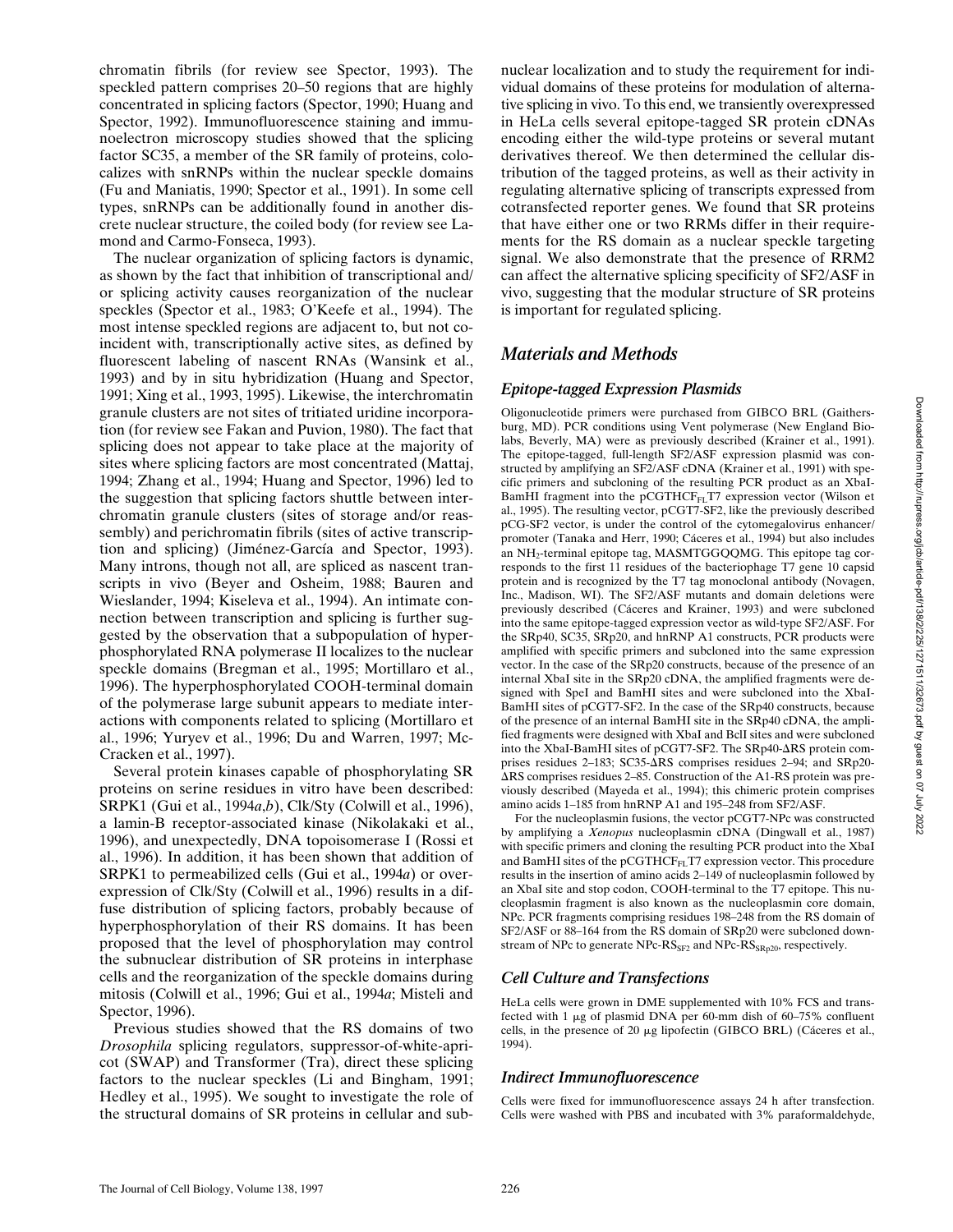0.3% Triton (in PBS) for 5 min at room temperature, followed by incubation with 3% paraformaldehyde for 30 min. The fixed cells were incubated for 1 h at room temperature with 1:500 anti-T7 monoclonal antibody (Novagen, Inc.). The cells were washed three times with PBS and incubated for 1 h at room temperature with 1:500 fluorescein-conjugated goat anti–mouse IgG (Cappel Laboratories, Malvern, PA). Double immunofluorescence labeling was performed by incubation for 1 h at room temperature with 1:500 anti-T7 monoclonal antibody (Novagen, Inc.) and 1: 2,000 human anti-Sm serum. After washing, the cells were incubated with 1:50 Texas red–conjugated antimouse IgG and 1:50 fluorescein-conjugated antihuman IgG (Cappel Laboratories). Samples were observed on a microscope (model Axiovert 405M; Carl Zeiss, Inc., Thornwood, NY), and images were acquired with a cooled CCD camera (model NU200; Photometrics, Inc., Woburn, MA) using Oncor Image software (Gaithersburg, MD). For confocal microscopy, a confocal laser scanning microscope (model LSM410; Carl Zeiss, Inc.) was used. For localization of the endogenous SF2/ASF protein, a monoclonal antibody against SF2/ASF was used as culture supernatant at a 1:5 dilution.

#### *Quantitation of Fluorescence Images*

Images were acquired under identical conditions, ensuring that the maximal signal was not saturating, and were subjected to contrast stretching, excluding the top and bottom 1% of pixels. Acquisition of images and measurements were performed using Oncor Image software 2.0.04. To measure the intensity of speckles, a modified version of a point-hit method was used (Weibel et al., 1969). Random test lines were drawn over the cell nucleus, several pairs of random test points on the test line were chosen arbitrarily, and the absolute intensity value of the test points was measured  $(X_1, X_2)$ . A value *S* for the intensity of speckles was determined as the ratio between the sum of differences and the average intensity value of all points on the test line  $(X_{av})$ :

$$
S = \frac{\Sigma (X_2 - X_1 / X_{\rm av})}{N}.
$$

*N* represents the number of pairs of test points used for one sample. Typically, four to six pairs of test points were chosen arbitrarily on a test line, and a minimum of three test lines were used for every cell nucleus examined. For each sample, at least four nuclei were examined. All results represent values obtained from two separate experiments, and the results are average values  $\pm$  standard deviation from the pooled data.

#### *In Vivo Analysis of Alternative Splicing*

Transfections of HeLa cells and purification of total RNA were as previously described (Cáceres et al., 1994). Briefly,  $1 \mu$ g of expression plasmid was cotransfected into HeLa cells with 6 µg of the adenovirus E1A reporter plasmid pMTE1A (Zerler et al., 1986) in the presence of 20  $\mu$ g of Lipofectin (GIBCO BRL). The cells were grown to 60–75% confluence in 60-mm dishes and harvested 24 or 48 h after transfection, and 200 ng of total RNA was analyzed by reverse transcriptase PCR (RT-PCR), as described (Screaton et al., 1995). Briefly, first-strand oligo(dT)-primed cDNA synthesized with superscript II (GIBCO BRL) from 200 ng of total RNA was amplified with Taq DNA polymerase (Perkin-Elmer Corp., Norwalk, CT) for 25 cycles, using 5'-end-labeled forward primer. Amplified products separated by urea-PAGE were detected by autoradiography and quantitated by PhosphorImage analysis (Fujix, BAS2000; Fuji Photo Film Co., Tokyo, Japan). The PCR primers were previously described (Cáceres et al., 1994).

#### *Results*

#### *Role of the Structural Domains of SR Proteins in Cellular Distribution and Subnuclear Localization*

First, we analyzed the localization of the endogenous SF2/ ASF protein using an anti-SF2/ASF monoclonal antibody (Krainer, A.R., unpublished). This antibody does not crossreact with other SR proteins and detects all phosphorylation variants of SF2/ASF; its detailed characterization will be published elsewhere. We observed a typical nuclear speckled pattern and also a diffuse nuclear signal, but no





*Figure 1.* Localization of endogenous SF2/ASF. HeLa cells were fixed, and the cellular localization of SF2/ASF was determined by indirect immunofluorescence with an anti-SF2/ASF monoclonal antibody (Krainer, A.R., unpublished). The protein localizes in a speckled nuclear pattern and is also diffusely distributed throughout the nucleoplasm. (*Top*) DIC image; (*bottom*) fluorescence image of the same field. Bar,  $10 \mu m$ .

nucleolar staining (Fig. 1). This immunofluorescence pattern resembles that of endogenous U2B" and Sm snRNP proteins (for review see Spector, 1993). No staining of coiled bodies was observed, in agreement with previous data on SC35 localization (Spector et al., 1991).

To determine the role of individual domains of SF2/ASF and other SR proteins in nuclear and subnuclear localization, we transiently overexpressed in HeLa cells several epitope-tagged SR protein cDNAs encoding either the wild-type proteins or several mutant derivatives and determined the cellular distribution and subnuclear localization of the tagged proteins by indirect immunofluorescence microscopy. We verified the expression of all the transfected cDNAs by Western blot analysis of whole-cell lysates. All constructs encoded proteins with a bacteriophage T7 gene 10 (T7) epitope tag at their  $NH<sub>2</sub>$  termini (see Materials and Methods), allowing detection of the exogenous proteins with a monoclonal antibody that recognizes this epitope. All expressed proteins accumulated to similar levels in transfected HeLa cells and appeared to be full length; in most cases, doublets were detected, which may represent different states of phosphorylation (data not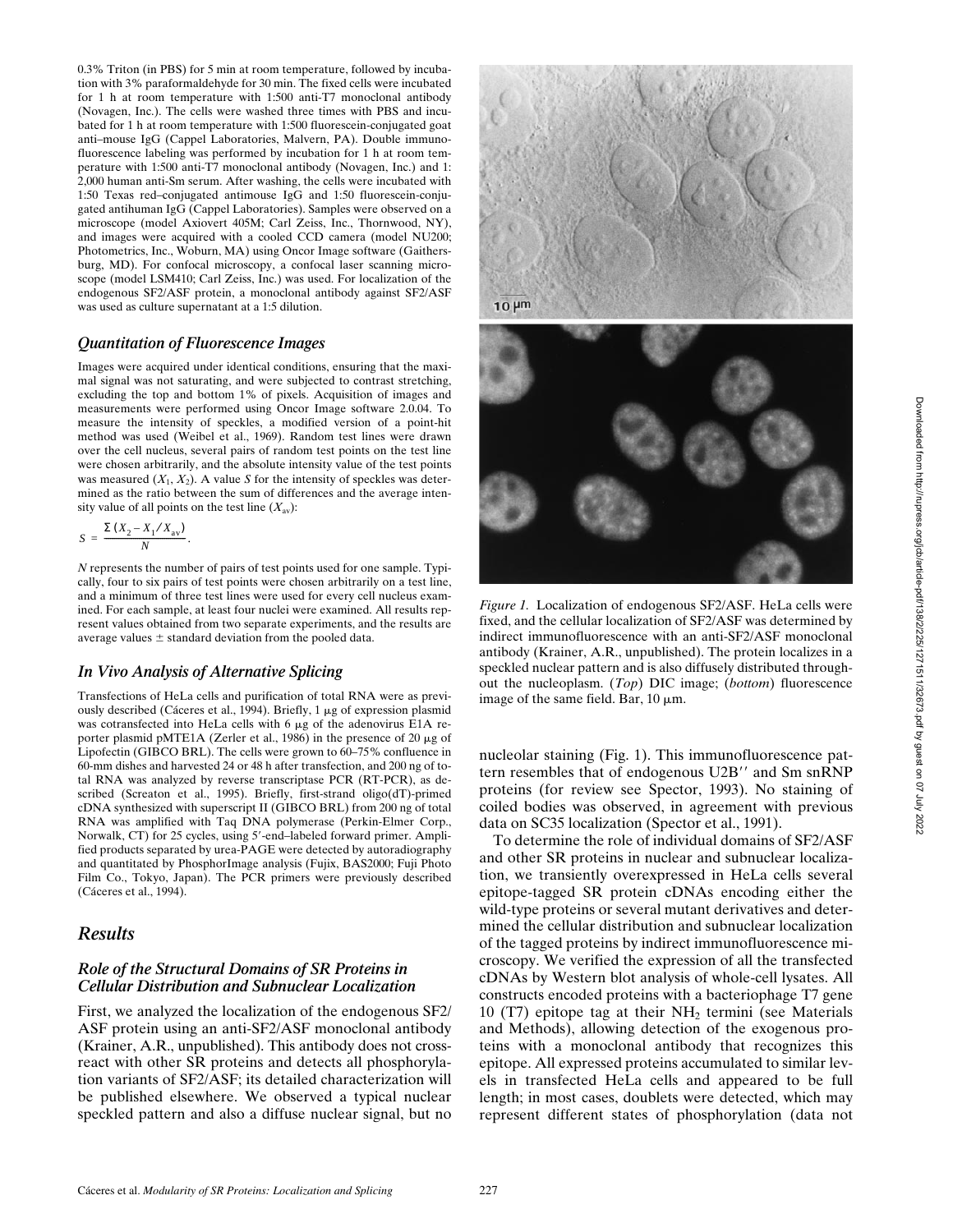shown). In the case of SF2/ASF wild-type and mutant proteins, the use of an anti-SF2/ASF monoclonal antibody allowed us to compare the levels of exogenous and endogenous SF2/ASF in the cell population. After normalizing for transfection efficiency, we estimate that the transiently expressed proteins accumulate in the transfected cells at 5–10-fold higher levels than endogenous SF2/ASF, which is in good agreement with our previous results (Cáceres et al., 1994; and data not shown).

Indirect immunofluorescence using the T7 tag antibody showed that 24 h after transfection, the transiently expressed wild-type SF2/ASF protein localized exclusively in the nucleus, with a typical speckled pattern (Fig. 2 *a*). 48 h after transfection, SF2/ASF overexpression resulted in the formation of nuclear aggregates: the speckles were fewer in number and appeared enlarged (data not shown), in agreement with previous reports (Hedley et al., 1995; Romac and Keene, 1995). The remaining localization data

were obtained at the shorter time point, when the nuclear staining pattern of the transiently expressed wild-type protein coincides with that of the endogenous protein in untreated cells. This concordance suggests that transient expression is a valid approach to study the localization signals of SR proteins. Although the transfected proteins are expressed at higher levels, we note that the natural abundance of individual SR proteins fluctuates considerably in different cell types and that modulation of the levels of these proteins appears to be the key to their role in alternative splicing (Ge and Manley, 1990; Krainer et al., 1990*a*; Zahler et al., 1993; Cáceres et al., 1994).

The localization of several transiently expressed SF2/ ASF domain-deletion mutants was then compared to that of the wild-type protein (SF2-WT). The structures of the mutant proteins, designated  $\Delta$ RS, RRM1/RS, RRM2/RS, RRM1, and RRM2, have been previously described (Cáceres and Krainer, 1993). (RRM2 has sometimes been



*Figure 2.* Role of SF2/ASF structural domains in cellular localization and distribution in the nuclear speckles. The structure of the SF2/ASF domain-deletion mutants was previously described (Cáceres and Krainer, 1993). (*a*) SF2-WT,  $(b)$  SF2- $\Delta$ RS,  $(c)$ RRM1/RS, (*d*) RRM2/RS, (*e*) RRM1, (*f*) RRM2. HeLa cells were transfected with plasmids encoding the respective T7-tagged proteins and fixed 24 h after transfection. The localization of the expressed proteins was determined by indirect immunofluorescence with anti-T7 monoclonal antibody and FITC-conjugated secondary antibody. Bar,  $5 \mu m$ .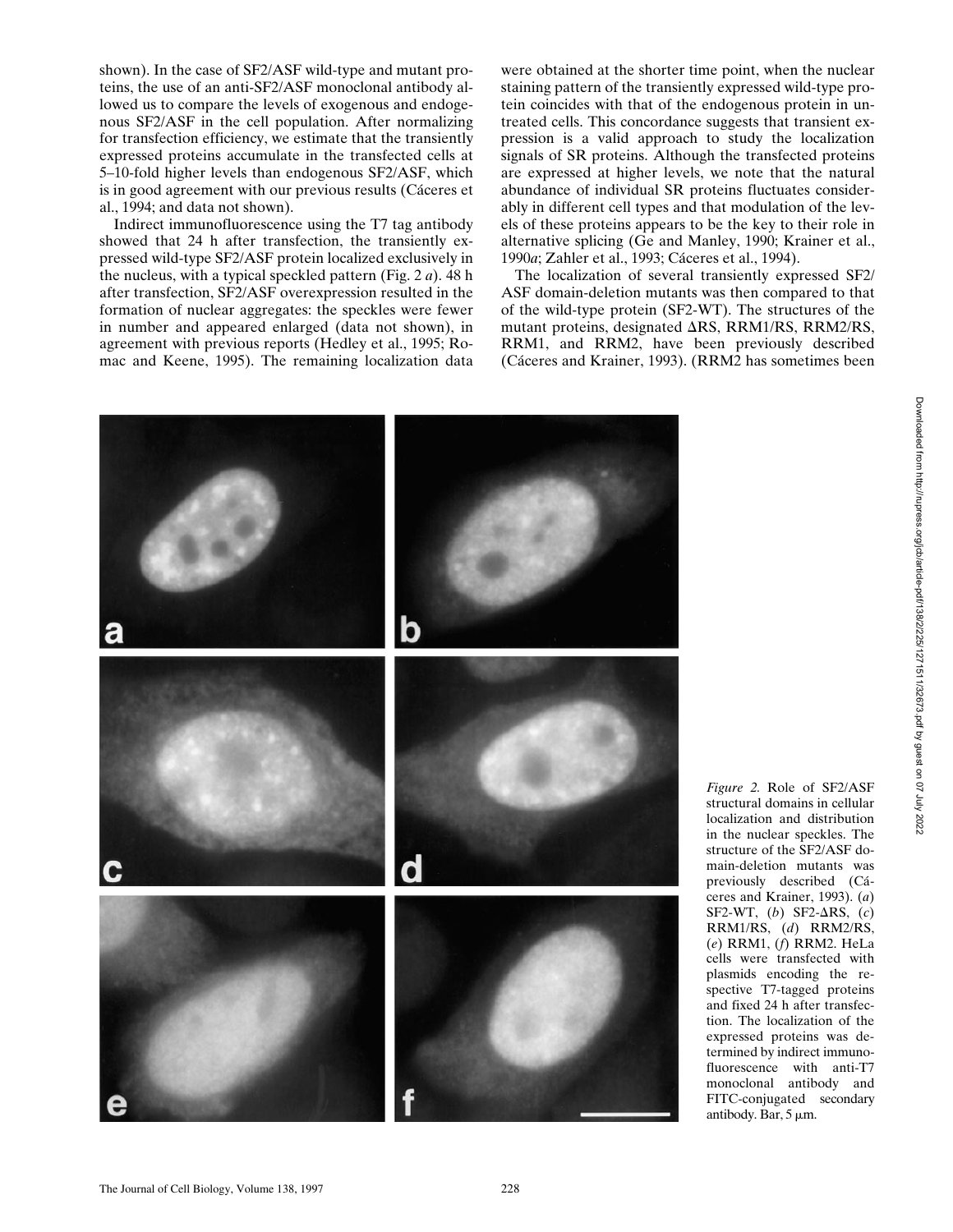referred to as pseudo-RRM,  $\Psi$ RRM, or RRM-homology, because of its lack of canonical RNP-1 and RNP-2 submotifs; see Birney et al., 1993.) In contrast to wild-type SF2/ ASF, the  $\Delta$ RS mutant protein localized mostly in the nucleus (excluding the nucleoli) but also in the cytoplasm; unexpectedly, nuclear speckles were still clearly detectable (Fig. 2 *b*). This observation demonstrates that the RS domain of SF2/ASF, although required for exclusive nuclear localization, is not essential for subnuclear localization to the speckles. The RRM1/RS and RRM2/RS mutant proteins displayed a similar cellular distribution to that observed with the  $\Delta RS$  mutant protein, and they also localized to speckles (Fig. 2, *c* and *d*). In contrast, when individual domains were expressed (RRM1 or RRM2), the mutant proteins localized throughout the cell, and no nuclear speckles were detected (Fig. 2, *e* and *f*). Expression of just the epitope-tagged RS domain from SF2/ASF was very inefficient and could not be detected by immunofluorescence (data not shown).

The transiently expressed SF2-WT and SF2- $\Delta$ RS proteins colocalized with snRNP particles in the endogenous speckles, as shown by confocal laser scanning microscopy using the anti–T7 tag mouse monoclonal antibody (red) (Fig. 3, *a* and *d*) and a human autoimmune serum specific for the Sm core proteins of snRNP particles (green) (Fig. 3, *b* and *e*). Colocalization of SF2/ASF proteins and sn-RNPs results in a yellow color (Fig. 3, *c* and *f*). We conclude that transiently expressed SF2-WT and a fraction of  $SF2-\Delta RS$  proteins localize properly to nuclear speckles containing endogenous snRNPs.

These experiments demonstrate that all three structural domains of SF2/ASF are required for exclusive nuclear localization since deletion of the RS domain, or of either RRM, resulted in proteins with both nuclear and cytoplasmic distribution. However, there appears to be functional redundancy in the speckle localization signals within SF2/ ASF. At least two domains are necessary for SF2/ASF localization to nuclear speckles: either two copies of the RRM or one of the two RRMs together with the RS domain.

Next, we analyzed the effect of deleting the RS domain from another SR protein that has two RRMs (SRp40), and from two SR proteins that have a single RRM (SC35 and SRp20). To this end, these epitope-tagged proteins (either wild-type proteins or mutant proteins lacking the RS domain) were transiently expressed in HeLa cells, and their cellular localization was analyzed by indirect immunofluorescence. Wild-type SRp40 localized exclusively to the nucleus and showed a typical speckled pattern (Fig. 4 *a*). Deletion of its RS domain resulted in localization both in the nucleus (excluding the nucleoli) and in the cytoplasm; however, nuclear speckles were clearly detected (Fig. 4 *b*), as was the case with SF2/ASF lacking its RS domain. Both SC35 and SRp20 wild-type proteins also localized exclu-



*Figure 3.* Colocalization of transiently expressed SF2/ASF, with or without its RS domain, with endogenous snRNPs. HeLa cells were transiently transfected with plasmids expressing T7-tagged, wild-type SF2/ASF (*SF2-WT*; *top row*) or a derivative lacking the RS domain (*SF2-ARS*; *bottom row*). The cells were fixed 24 h after transfection and analyzed by double-label immunofluorescence using laser scanning confocal microscopy. SF2/ASF or SF2-DRS were detected using an anti-T7 mouse monoclonal antibody followed by Texas red–conjugated secondary antibody (*a* and *d*). Endogenous snRNPs were detected in the same cell using an anti-Sm human serum followed by FITC-conjugated secondary antibody (*b* and *e*). Both SF2-WT and SF2- $\Delta$ RS colocalized with endogenous snRNPs in nuclear speckles, as shown by the yellow color when the two signals were superimposed ( $c$  and  $f$ ). Bar,  $5 \mu$ m.

Downloaded from http://rupress.org/jcb/article-pdf/138/2/225/12711/32673.pdf by guest on 07 July 2022 Downloaded from http://rupress.org/jcb/article-pdf/138/2/225/1271511/32673.pdf by guest on 07 July 2022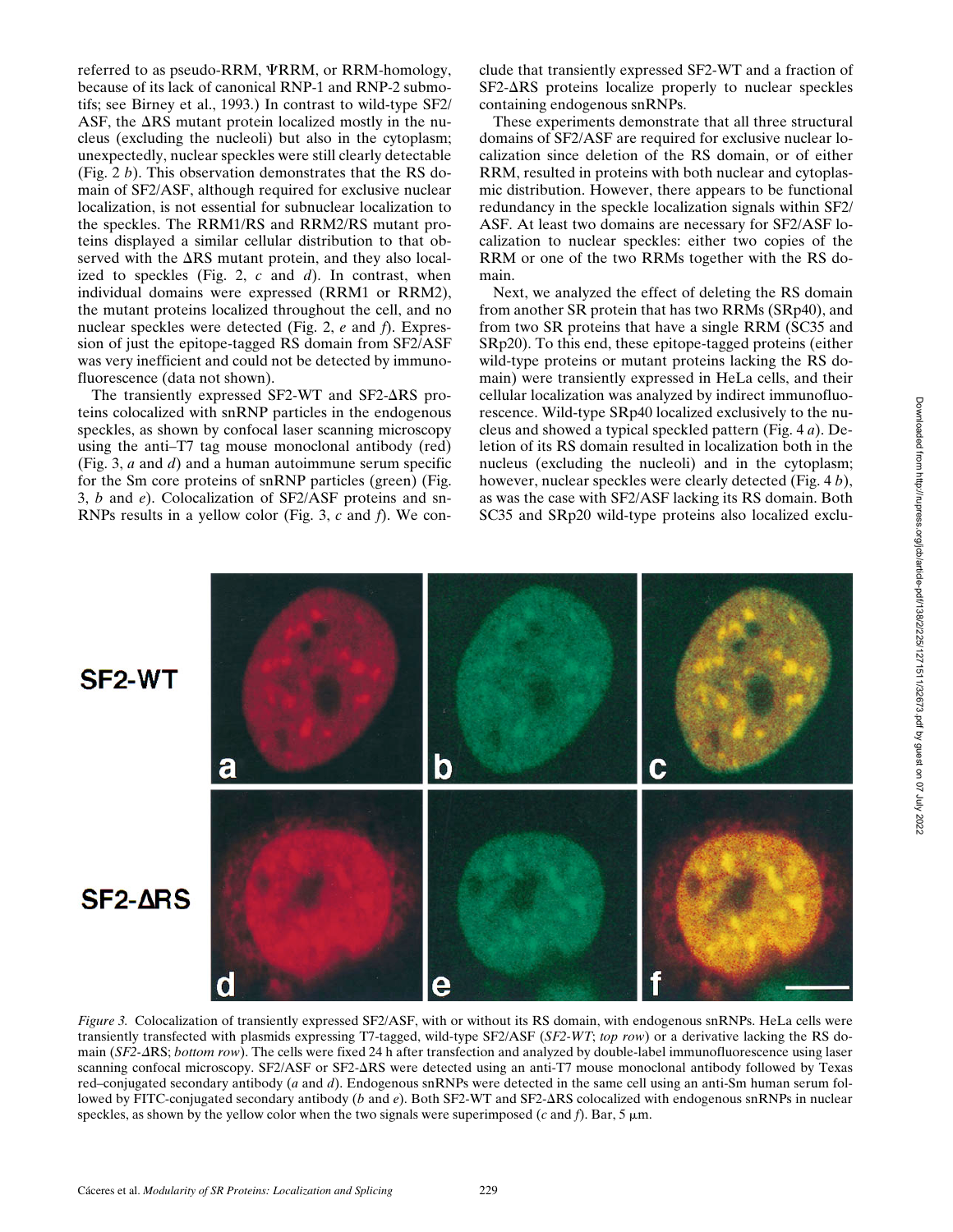sively to the nucleus and displayed a typical nuclear speckled pattern (Fig. 4, *c* and *e*, respectively). In contrast,  $SC35\Delta RS$  and  $SRp20\Delta RS$  localized throughout the cytoplasm and nucleoplasm, and no nuclear speckles were detected (Fig. 4, *d* and *f*); this cellular distribution is very similar to that observed with the RRM1 and RRM2 single-domain mutants of SF2/ASF (Fig. 2). These observations indicate a significant difference in the localization signals present in two SR proteins that have two copies of the RRM (SF2/ ASF and SRp40), and two SR proteins that have only one RRM (SC35 and SRp20), since only in the latter case is the RS domain absolutely required for localization to the speckle domains. Quantitation of the fluorescence signals confirmed these qualitative observations. The relative intensity of nuclear speckles was reduced by 30% in constructs lacking one of the three domains and further reduced by 80% in those constructs lacking two domains. Loss of one

domain from two-domain SR proteins had the same effect as loss of two domains from a three-domain SR protein. The relative intensity values were similar for wild-type SRp40, SC35, and SRp20 as compared to SF2/ASF, and were similarly decreased for  $SC35-\Delta RS$  and for  $SRp20 \Delta$ RS, as compared to SF2/ASF RRM1 or RRM2 mutants (Fig. 5).

The finding that the RS domain of SF2/ASF is not required for speckle localization was unexpected since previous work showed that the RS domains of *Drosophila* Tra and SWAP (which have no RRMs) are necessary and sufficient for targeting to speckles (Li and Bingham, 1991; Hedley et al., 1995).

Although the RS domain of SF2/ASF is not required to target SF2/ASF to the speckles, we tested whether it can target a different protein to this subnuclear domain. We assayed the subnuclear localization of a chimeric protein,



*Figure 4.* Cellular localization of other transiently expressed SR proteins with or without their RS domains. HeLa cells were transfected with plasmids encoding the following epitope-tagged proteins: (*a*) wild-type SRp40, (*b*) SRp40- $\Delta$ RS, (*c*) wildtype SC35, (d) SC35- $\Delta$ RS, (*e*) wild-type SRp20, and (*f*)  $SRp20-ARS$ . The cells were fixed 24 h after transfection and the localization of the expressed proteins was determined as in Fig. 1. Bar,  $5 \mu m$ .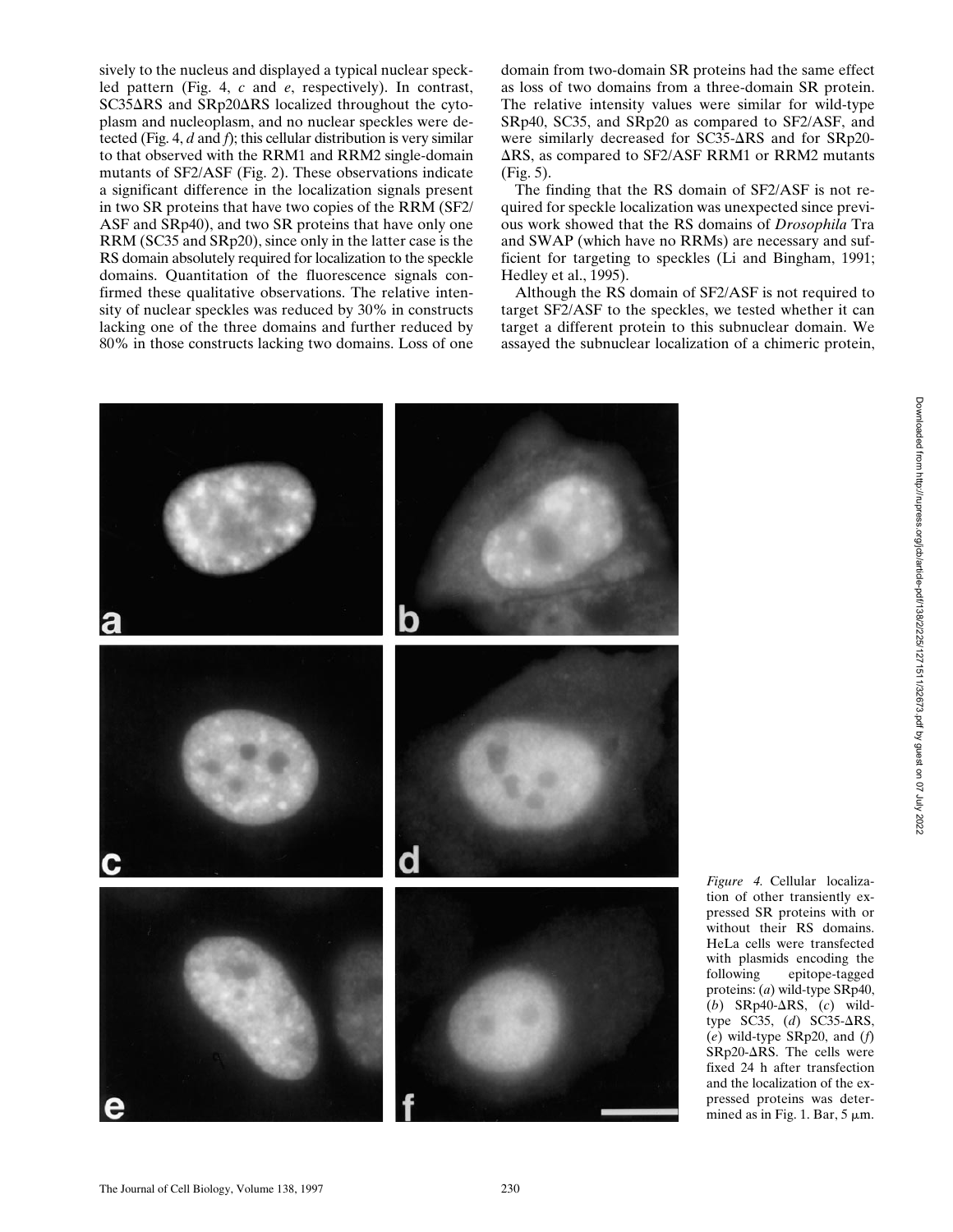

*Figure 5.* Quantitative analysis of localization of transfected proteins in nuclear speckles. The relative fluorescence intensity was calculated as described in Materials and Methods. Note that the relative intensity of speckles decreased by  $\sim$ 30% for SF2/ASF lacking one of its three domains, and by  $\sim 80\%$  when two of the three domains were missing. Results represent average values  $\pm$ standard deviation from the pooled data of at least two experiments.

A1-RS, which consists of both RRMs from hnRNP A1 and the RS domain from SF2/ASF replacing the natural COOH-terminal glycine-rich domain (G-domain) of hnRNP A1 (Mayeda et al., 1994). This domain of hnRNP A1 contains a short signal for bidirectional transport between the nucleus and the cytoplasm (Michael et al., 1995; Siomi and Dreyfuss, 1995; Weighardt et al., 1995). The hnRNP A1 wild-type protein gave a diffuse nucleoplasmic staining rather than a speckled pattern (Fig. 6 *A*, *a*), in agreement with published data (for review see Piñol-Roma and Dreyfuss, 1993). Replacing the G-domain of hnRNP A1 by the RS domain of SF2/ASF did not target the chimeric protein to the nuclear speckles (Fig. 6 *A*, *b*), demonstrating that, at least in this context, the RS domain of SF2/ASF is not sufficient to direct a heterologous protein to the nuclear speckles. On the other hand, the A1-RS protein localized exclusively in the nucleus, whereas hnRNP A1 lacking a COOH-terminal domain is known to localize throughout the cell (Siomi and Dreyfuss, 1995). Therefore, the RS domain of SF2/ASF is a nuclear localization signal, but not a subnuclear speckle localization signal.

Next, we compared the nuclear localization signals as well as the subnuclear targeting properties of both types of RS domain, i.e., those present in SR proteins with either one or two copies of the RRM. To this end, we constructed chimeric proteins in which the RS domain of either SF2/ASF or SRp20 was fused to a protein reporter, the nucleoplasmin core domain. This protein fragment by itself displays a cytoplasmic distribution (Fig. 6 *B*, *a*) since it lacks the nuclear localization signal present in wild-type nucleoplasmin (Dingwall et al., 1987). Both types of RS domain act as nuclear localization signals, as demonstrated

by the fact that both  $Npc-RS_{SF2}$  and  $Npc-RS_{SRD20}$  localized to the nucleus (Fig. 6 *B*, *b* and *c*). However, a clear difference was evident in the ability of these RS domains to target a protein reporter to the nuclear speckles. Whereas a diffuse nuclear staining was observed with the SF2/ASF RS domain (Fig. 6 *B*, *b*), the RS domain of SRp20 was sufficient to direct the NPc reporter to the nuclear speckles (Fig. 6 *B*, *c*). The nuclear speckles observed with the NPc reporter fused to the RS domain of SRp20 colocalized with endogenous human Sm (Fig. 6 *C*), as shown by confocal laser microscopy using the mouse anti–T7 tag monoclonal antibody (red) (Fig. 6 *C*, *a*) and human autoimmune serum specific for the Sm core proteins of snRNP particles (green) (Fig. 6  $C$ ,  $b$ ). Colocalization of NPc- $\text{RS}_{\text{SRp20}}$  protein and snRNPs results in a yellow color (Fig. 6 *C*, *c*). We conclude that the transiently expressed  $Npc-RS_{SRn20}$  protein localizes properly in nuclear speckles containing endogenous snRNPs, demonstrating that this RS domain is sufficient to determine subnuclear localization in the speckle domain. These experiments demonstrate the existence of two distinct pathways for localization of different SR proteins to the nuclear speckles and also show the unique properties of individual RS domains.

#### *Role of SF2/ASF Domains in Alternative Splicing Regulation In Vivo*

In addition to their function as general splicing factors, SR proteins regulate alternative splicing in a concentrationdependent manner (Ge and Manley, 1990; Krainer et al., 1990*a*; Zahler et al., 1993). We sought to investigate the role of individual domains of SF2/ASF in the regulation of alternative splicing in vivo. To this end, we overexpressed several of the constructs described above and assayed changes in the patterns of alternative splicing of an adenovirus E1A splicing reporter. It was previously shown that SF2/ASF strongly activates the use of the proximal 13*S* E1A 5' splice site in vivo (Cáceres et al., 1994; Wang and Manley, 1995) and that overexpression of hnRNP A1 results in activation of the distal 9*S* 5' splice site (Cáceres et al., 1994; Yang et al., 1994). Compared to wild-type SF2/ ASF, which gave the expected activation of the 13*S* 5' splice site (Fig. 7 *B*, lane 2), the  $\Delta RS$  protein led to only slightly lower relative levels of 13*S* mRNA (Fig. 7 *B*, lane *3*), demonstrating that the RS domain of SF2/ASF is not required for alternative splicing modulation in vivo. This result is consistent with previous findings (Wang and Manley, 1995), except that in the earlier study the 9*S* mRNA levels remained constant for both wild-type and  $\Delta RS$  proteins, whereas in our hands they decreased, as expected from in vitro studies. The SF2/ASF mutants with a single RRM and the RS domain had strikingly different functional properties: both proteins influenced alternative splicing, but whereas RRM2/RS strongly activated the 13*S* 5' splice site (Fig. 7 *B*, lane 5), RRM1/RS strongly and reproducibly stimulated the 12*S* 5' splice site (Fig. 7 *B*, lane *4*). The unexpected altered specificity observed upon deletion of RRM2 demonstrates that the nature of the RRM can influence the selection of a particular 5' splice site. Activation of the E1A  $12S$  5' splice site by the RRM1/RS mutant is similar to the effect of SRp20, which naturally lacks RRM2 (Fig. 7 *B*, lane *6*; Screaton et al., 1995). Quantitation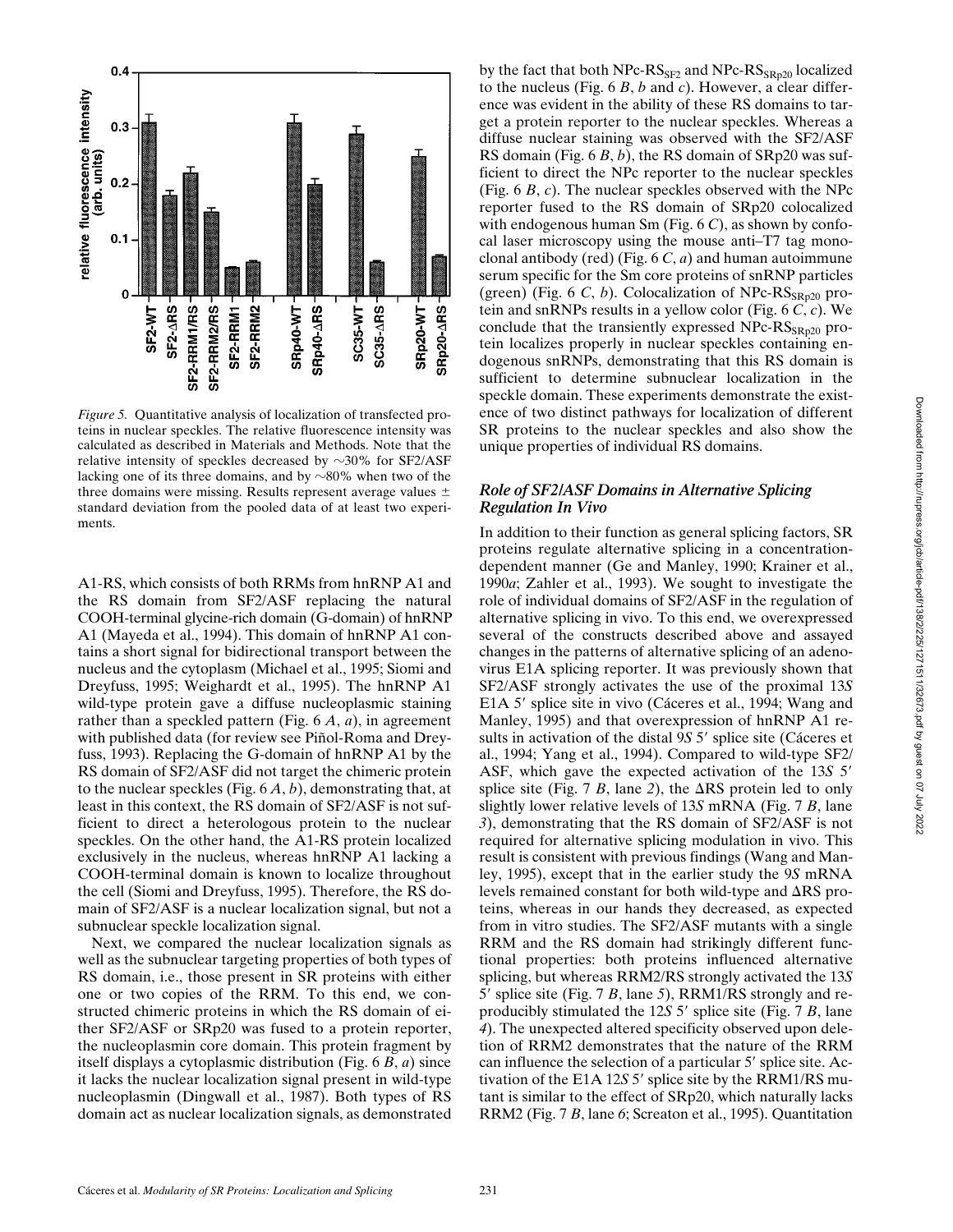

mids encoding the following epitope-tagged proteins: (*A*) (*a*) hnRNP A1; (*b*) A1-RS, a chimeric protein with both RRMs from hnRNP A1 fused to the COOH-terminal RS domain of SF2/ASF. (*B*) (*a*) NPc, the nucleoplasmin core domain; (*b*) NPc- $RS_{SF2}$ , a chimera consisting of NPc fused to the RS domain from SF2/ASF; (*c*) NPc-RS<sub>SRp20</sub>, NPc fused to the RS domain of SRp20. The cells were fixed 24 h after transfection and the localization of the expressed proteins was determined as in Fig. 1. (*C*) Colocalization of transiently expressed NPc-RS<sub>SRp20</sub> with endogenous sn-RNPs. HeLa cells were transiently transfected with plasmid expressing T7-tagged  $NPc-RS_{SRD20}$ . The cells were fixed 24 h after transfection and analyzed by double-label immunofluorescence using confocal laser scanning microscopy. NPc-RS<sub>SRp20</sub> was detected using an anti-T7

*Figure 6.* Cellular localization of transiently expressed chimeric proteins. HeLa cells were transfected with plas-

mouse monoclonal antibody followed by Texas red–conjugated secondary antibody (*a*). Endogenous snRNPs were detected in the same cell using an anti-Sm human serum followed by FITC-conjugated secondary antibody (b). NPc-RS<sub>SRp20</sub> colocalized with endogenous sn-RNPs in nuclear speckles, as shown by the yellow color when the two signals were superimposed  $(c)$ . Bar, 5  $\mu$ m.

of the relative use of the E1A  $5'$  splice sites upon overexpression of the different proteins is shown in Fig. 7 *C.*

Both constructs with a single RRM and the RS domain (RRM1/RS and RRM2/RS) were also active in regulating alternative splicing of a  $\beta$ -thalassemia splicing reporter, leading in both cases to activation of the most proximal cryptic 5 $^{\prime}$  splice site (data not shown); this is a similar pattern as that obtained with wild-type SF2/ASF (Cáceres et al., 1994). We and others previously reported that deletion of RRM1 or RRM2 in SF2/ASF abolished the alternative splicing activity of this protein in vitro (Cáceres and Krainer, 1993; Zuo and Manley, 1993). This apparent discrepancy with our present results may reflect incorrect folding of the mutant proteins in vitro, but not in vivo, and/or the different pre-mRNA substrates used in the two types of assays. Wang and Manley (1995) reported that small deletions within RRM2 inactivated the protein in vivo; since we find that deletion of the entire domain imparts a novel specificity on the protein in a similar assay, it is likely that the small deletions disrupted the folding of the RRM, which has a highly conserved tertiary structure (for review see Birney et al., 1993).

Taken together, the cotransfection results suggest that RRM2 of SF2/ASF plays a critical role in the specificity of

alternative splicing with certain substrates, such as the E1A pre-mRNA. Thus, all the functional SR protein constructs that include RRM2 (SF2/ASF WT,  $\Delta$ RS, and RRM2/RS) favored the 13S 5' splice site, whereas those that lack a second RRM (RRM1/RS and SRp20) selected the 12*S* 5' splice site (Fig. 8). We conclude that there is a different functional requirement for individual domains of SR proteins in the regulation of alternative splicing in living cells. Whereas the RS domain is dispensable for this activity, as was previously demonstrated in vitro (Cáceres and Krainer, 1993; Zuo and Manley, 1993), the presence of a particular RRM can promote selection of a specific splice site and also influence substrate specificity.

#### *Discussion*

We have studied the role of individual domains of SR proteins in cellular distribution and subnuclear localization, as well as in alternative splicing activity in vivo. Unexpected differences were uncovered in the localization pathways for different SR proteins, despite the close conservation of structure and biochemical properties among members of this protein family. SR proteins with a single RRM require an RS domain for proper localization in the nuclear speck-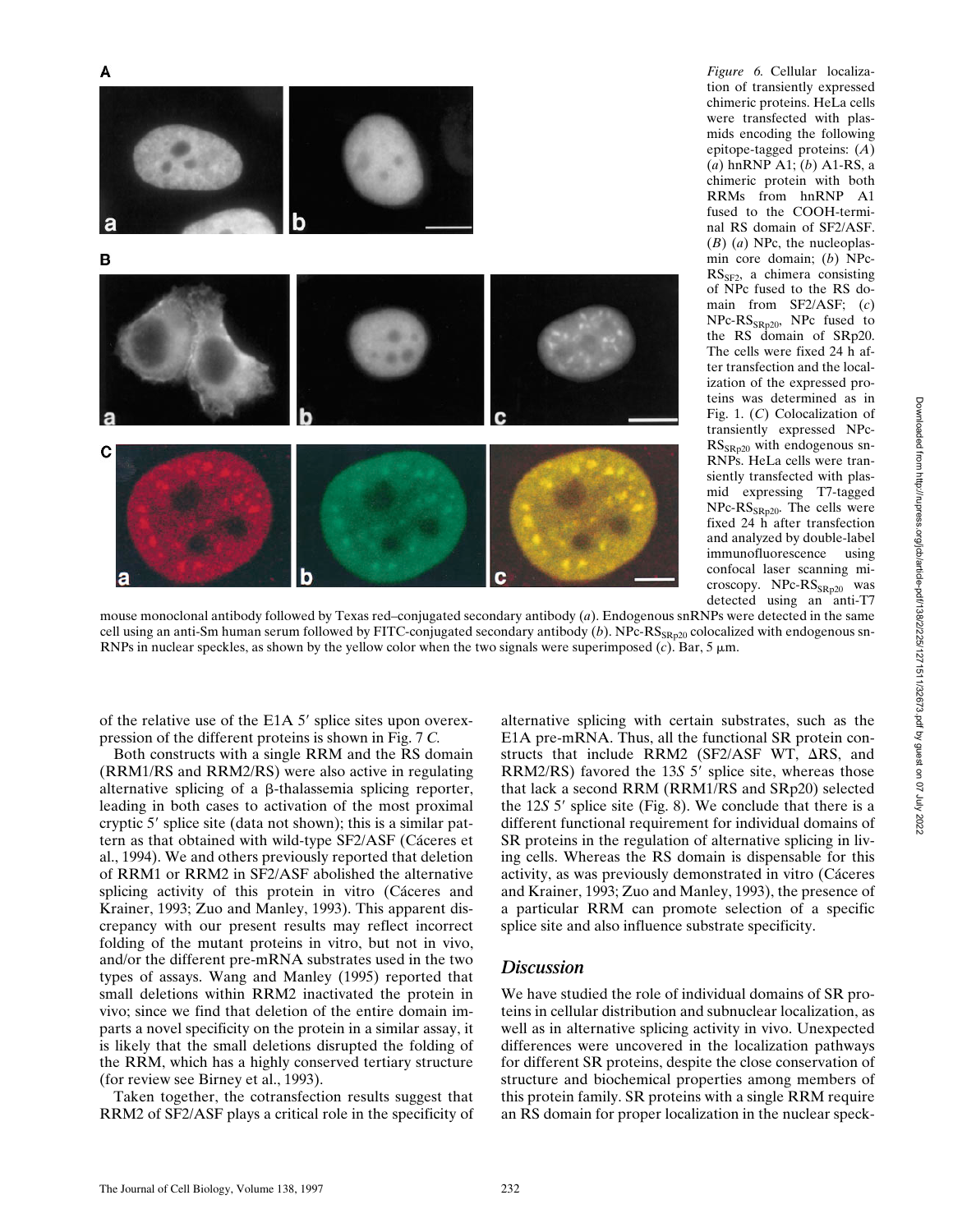

structural domains in regulating alternative splicing of adenovirus E1A pre-mRNA. (*A*) Diagram of the E1A reporter gene. The alternative 5' splice sites and splicing events that generate 13*S*, 12*S*, and 9*S* mRNAs are shown schematically. The location of the exon primers used for RT-PCR analysis is shown. (*B*) Alternative splicing activity of the SF2/ASF domain-deletion mutants. Each of the indicated SF2/ ASF mutant and control proteins was overexpressed from plasmids cotransfected with the E1A reporter gene. RNA was harvested 24 h after transfection and analyzed by RT-PCR with a labeled forward primer, denaturing PAGE, and autoradiography, as described in Materials and Methods. The positions of the unspliced premRNA, and of 13*S*, 12*S*, and 9*S* spliced mRNAs are indicated on the right. The back-

*Figure 7.* Role of SF2/ASF

ground products obtained from mock-transfected cells are shown in lane *7*. End-labeled DNA size markers are shown in lane *M.* (*C*) Quantitation of E1A mRNA isoforms in transfected cells. The relative amounts of 13*S*, 12*S*, and 9*S* E1A mRNAs were calculated from the data in *B*, using a PhosphorImager, and the percentage of each isoform is shown.

les, whereas SR proteins with two RRMs do not; in the latter, weak speckle targeting signals are present in each of the three constituent domains and function additively. The fact that single-domain deletion variants of SF2/ASF localized properly made it possible to determine the role of each domain in alternative splicing in vivo. Each of the three domains could be deleted individually without abrogating the ability of SF2/ASF to modulate alternative splice site selection. Remarkably, however, deletion of RRM2 imparted a distinct activity on the protein, such that it promoted the selection of a different alternative 5<sup>'</sup> splice site in the adenovirus E1A pre-mRNA.

#### *Nuclear Localization of SR Proteins*

The SR protein SF2/ASF has a modular structure, consisting of two RRMs and a COOH-terminal RS domain. Here we showed that each of these three domains contributes additively to the nuclear localization of the protein since deletion of individual domains results in proteins that, unlike the wild-type protein, no longer have an exclusively nuclear distribution (Fig. 9). In particular, the RS domain of SF2/ASF contributes to its nuclear localization since deletion of this domain causes nuclear and cytoplasmic distribution of the resulting mutant protein. In agreement with this finding, when the RS domain of SF2/ASF was fused to the NPc protein reporter (which on its own localizes in the cytoplasm), the fusion protein (NPc- $\text{RS}_{\text{SF2}}$ ) localized in the nucleus (Table I). Thus, the SF2/ASF RS domain is a nuclear targeting signal.

We do not know at present whether the nuclear and cytoplasmic distribution observed with several mutants represents incomplete nuclear import and/or incomplete retention of these proteins in the nucleus. Two alternative explanations, which are not mutually exclusive, can be proposed on the basis of our findings. In the first model, there are multiple nuclear localization signals distributed throughout SF2/ASF. These signals have additive effects, such that deletion of either RRM, or of the RS domain, reduces the overall steady-state accumulation in the nucleus. Thus, when all three structural domains are present, the protein has an exclusively nuclear distribution. When only two of the three domains are present, a fraction of the protein accumulates in the cytoplasm, and when only one domain is present, the proportion of cytoplasmic protein greatly increases. In the second model, partition between the nucleus and the cytoplasm can be attributed to incomplete nuclear retention of SF2/ASF mutants lacking either RRM repeat or the RS domain. In support of this model, we have shown that fusing the RS domain to a cytoplasmic reporter, NPc, directs the fusion protein exclusively to the nucleus. NPc is thought to have a propensity to be retained in the nucleus, once it gets there, because of oligomerization (Michael et al., 1995). In contrast, the SF2/ASF mutant proteins that lack one of the two RRMs (RRM1/RS, RRM2/RS) display mostly nuclear but also cytoplasmic lo-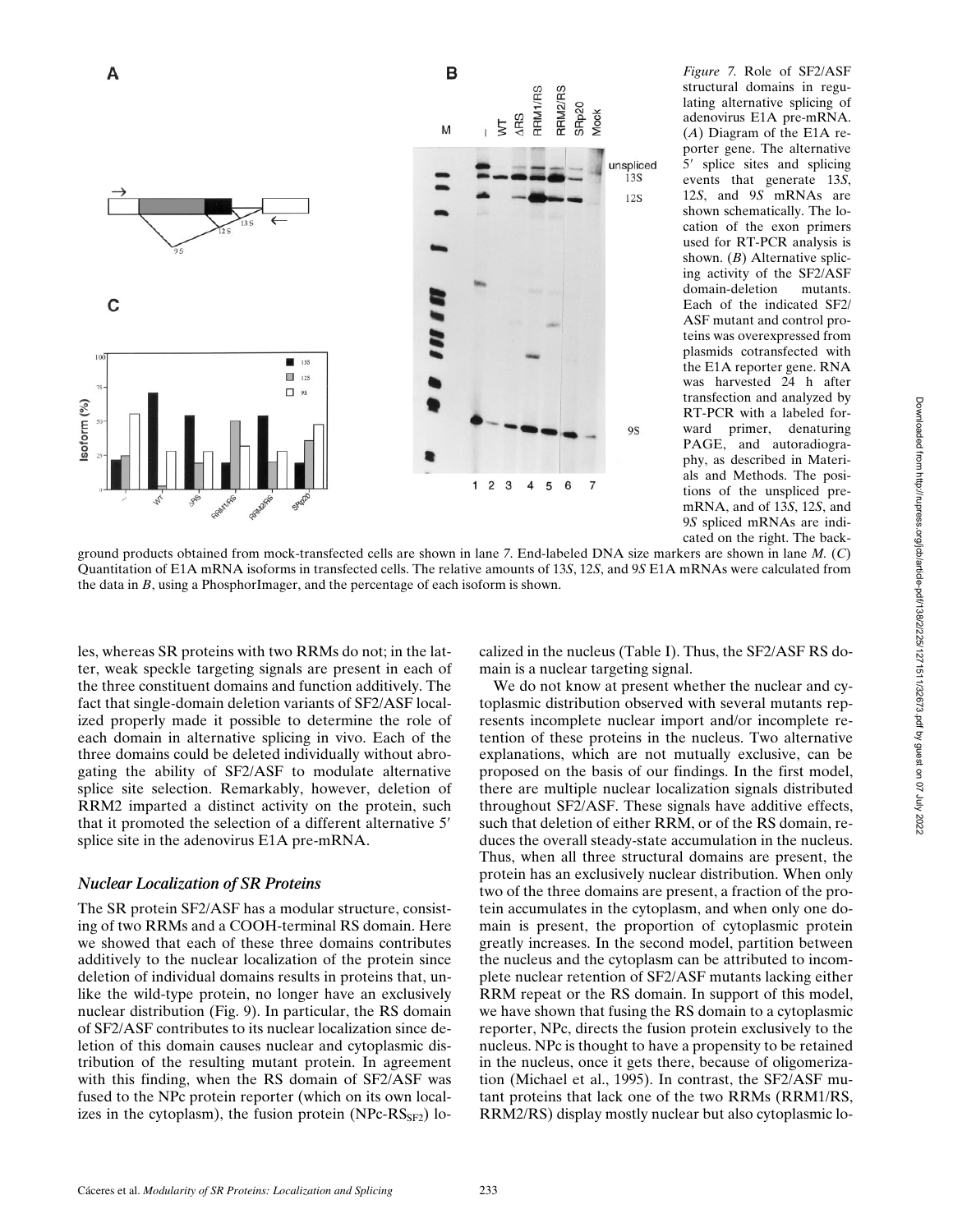

*Figure 8.* Summary of the role of SR protein domains on E1A alternative splicing specificity in vivo. The domain structures of SF2/ASF and domain-deletion mutants thereof, and that of SRp20, are shown schematically. The predominant E1A isoform generated upon overexpression of each protein is shown on the right. The presence of RRM2 of SF2/ASF correlates with use of the proximal 13*S* 5' splice site, whereas proteins that lack this atypical RRM cause preferential use of the 12*S* 5' splice site.

calization, and they have been shown to have reduced RNA binding, compared to the wild-type protein. SF2/ASF RRM domains expressed individually distribute evenly throughout the whole cell (Fig. 2) and bind RNA very poorly (Cáceres and Krainer, 1993; Zuo and Manley, 1993).

In the case of SR proteins that in their natural form have a single RRM (e.g., SC35 and SRp20), deletion of the RS domain resulted in mutant proteins with nuclear and cytoplasmic distribution (Fig. 9). Therefore, the nuclear localization mechanism appears to be different for the two SR protein subfamilies: in the case of SC35 and SRp20, a single RRM together with the RS domain resulted in exclusive nuclear localization. In contrast, in the case of SF2/ASF, either RRM together with the RS domain resulted in nuclear and cytoplasmic distribution (RRM1/RS and RRM2/RS; Fig. 2), and exclusive nuclear localization was only achieved when both RRMs were present together with the RS domain.

#### *Localization of SR Proteins to Nuclear Speckles*

The process of nucleo-cytoplasmic transport has been extensively studied, and several components of this pathway have been identified (for reviews see Silver, 1991; Dingwall and Laskey, 1991; Görlich and Mattaj, 1996). In contrast, the mechanisms involved in localization of proteins within specific subnuclear regions are poorly understood. They may involve active transport mediated by subnuclear targeting signals, or alternatively, passive diffusion and binding to the nuclear matrix or its components. It has been proposed that the speckle domains are anchored directly or indirectly to the nuclear matrix (Spector et al., 1983). In agreement with this hypothesis, a role for the nuclear matrix in splicing has been postulated (Zeitlin et al., 1987), and antibodies raised against components of the nuclear matrix cross-react with SR proteins (Blencowe et al., 1994, 1995).

The RS domain is the most prominent feature shared by splicing factors that localize in a speckled pattern. As such, it is the best candidate domain to mediate this subnuclear localization, as first proposed and tested with *Drosophila* proteins by Bingham and coworkers (Li and Bingham, 1991). In the case of human SF2/ASF, we have shown that the RS domain is neither necessary nor sufficient for localization to the speckles. In marked contrast, deleting the RS domain of two human SR proteins that have a single RRM caused the mutant proteins to distribute throughout the cell, and accumulation in the speckled region was no longer observed. A similar result was obtained when expressing individual domains of SF2/ASF (RRM1 and RRM2 proteins). In addition, by fusing the RS domain of SRp20 to a cytoplasmic protein reporter, we demonstrated that this RS domain is necessary and sufficient to target a protein to the nuclear speckle domains (Table I). These results demonstrate the existence of two different mechanisms for localization to the speckle domains, based on the different behavior of two types of RS domains.

The lack of speckle-targeting signals in the RS domain of human SF2/ASF was unexpected, in light of previous findings with the RS domains of the *Drosophila* SWAP and Tra splicing regulators, which are necessary and sufficient to target reporter proteins to the speckled region (Li and Bingham, 1991). A recent study further defined the specific elements within the Tra RS domain required for localization in the speckled region (Hedley et al., 1995). In addition to a classical bipartite nuclear localization sequence, a novel motif was defined, which is necessary and sufficient for subnuclear localization. The subnuclear targeting signal of Tra and homologous motifs present in *Drosophila* Tra2 and SWAP, and in human U1-70K and SC35, consist of three or four basic amino acids (generally arginine and histidine) followed by a run of RS dipeptides (Hedley et al., 1995). Interestingly, this motif is present in human SR proteins that have a single RRM (SC35, SRp20 and 9G8) (Ayane et al., 1991; Fu and Maniatis, 1992; Vellard et al., 1992; Cavaloc et al., 1994), but it is absent from some, though not all, of the SR proteins with two RRMs (SF2/ASF, SRp40 and SRp30c) (Ge et al., 1991; Krainer et al., 1991; Screaton et al., 1995).

The *Drosophila* Tra and SWAP alternative splicing factors have RS domains, but they lack RRMs. In contrast, the modular structure of SR proteins, with a COOH-terminal RS domain of variable length and one or two RRMs, is likely to allow multiple protein–protein and protein–RNA interactions. The mechanism of nuclear speckle localization may be a complex process, by analogy to the pathways described for localization in coiled bodies or in nucleoli (Schmidt-Zachmann and Nigg, 1993; Bohmann et al., 1995; Scheer and Weisenberger, 1995), which involve complex signals rather than simple sequence motifs.

Studies with the *Drosophila* splicing regulators suggested a mechanism for subnuclear localization based on protein–protein interactions mediated by the RS domains. Recent studies pointed to a role for the RS domains of *Drosophila* and/or human Tra, Tra2, U2AF35, U1-70K, and those of several SR proteins in mediating specific protein–protein interactions, which may be modulated by phosphorylation of many of the serine residues (Wu and Maniatis, 1993; Amrein et al., 1994; Kohtz et al., 1994;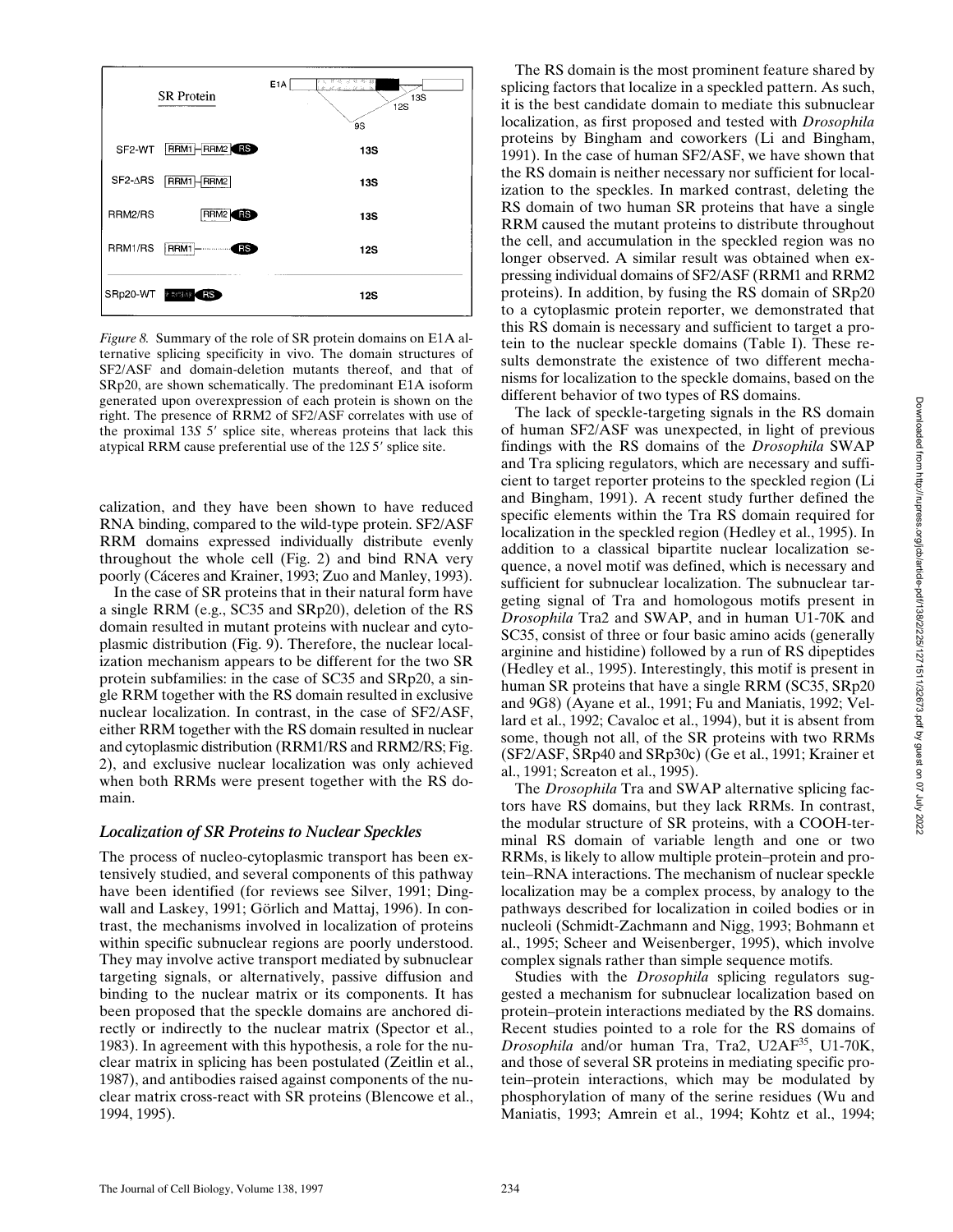| <b>SR</b> Protein |                               | <b>Cellular Location</b> | <b>Nuclear Speckles</b> |
|-------------------|-------------------------------|--------------------------|-------------------------|
| SF2-WT            | RRM1<br>RRM <sub>2</sub><br>R | N                        | $^{+++}$                |
| SF2-∆RS           | RRM1-<br>$-RRM2$              | $N + C$                  | $++$                    |
| RRM1/RS           | RRM1<br>RS <sup></sup>        | $N + C$                  | $^{++}$                 |
| RRM2/RS           | RRM2 <b>RS</b>                | $N + C$                  | $++$                    |
| RRM1              | RRM1                          | $N$ (diffuse) + $C$      |                         |
| RRM <sub>2</sub>  | RRM2                          | $N$ (diffuse) + $C$      |                         |
| SRp40-WT          | <b>RRM1 HRRM2</b>             | N                        | $^{+++}$                |
| SRp40-∆RS         | RRM1 - RRM2                   | $N + C$                  | $^{++}$                 |
| SC35-WT           | <b>FREM CRS</b>               | N                        | $^{+++}$                |
| $SC35-ΔRS$        | <b>FRRM</b>                   | $N$ (diffuse) + $C$      |                         |
| SRp20-WT          | <b>MRRM</b> RS                | N                        | $^{+++}$                |
| SRp20-∆RS         | <b>RRM</b>                    | $N$ (diffuse) + $C$      |                         |

*Figure 9.* Summary of the localization of SR protein variants. The domain structures of the SF2/ASF wild-type and mutant proteins are shown schematically above the line, and those of SRp40, SC35, and SRp20, with or without an RS domain, are shown below the line. The observed cellular location of the expressed proteins is indicated as N (nuclear) or C (cytoplasmic). In all cases, the expressed proteins were excluded from nucleoli. Subnuclear accumulation in speckles is indicated by  $+$  or  $-$  signs, with the number of + signs reflecting the quantitations shown in Fig. 5. Proteins that did not accumulate in speckles gave a diffuse nuclear pattern.

Xiao and Manley, 1997). In particular, the RS domains of SC35 and SF2/ASF are thought to mediate specific interactions with the RS domains of both the U1-70K polypeptide and with the 35-kD subunit of the splicing factor U2AF (Wu and Maniatis, 1993; Kohtz et al., 1994). These interactions are thought to be involved in defining and bridging the splice sites during spliceosome assembly, but in principle they could also play a role in specifying subnuclear localization. Although both snRNP polypeptides and SR proteins colocalize in a speckled distribution, their localization appears to involve different molecular interactions since the speckled distribution of snRNP proteins is sensitive to RNase A treatment, while the SC35 distribution is not affected (Spector et al., 1991).

Proteins that lack RS domains, such as the splicing factor PSF, are thought to localize to the speckled region by interacting with snRNPs or with RS domain-containing proteins (Patton, J., personal communication; Hedley et al., 1995). Deletion mutants of Tra lacking the RS domain

*Table I. Summary of Localization Of Chimeric Proteins*

| Protein          | Cellular location | Nuclear speckles |  |
|------------------|-------------------|------------------|--|
| $A1-RS$          | N                 |                  |  |
| <b>NPc</b>       | C                 |                  |  |
| $NPc-RSSF2$      | N                 |                  |  |
| $NPc-RS_{SRp20}$ | N                 |                  |  |

The A1-RS protein consists of the two RRMs from hnRNP A1 fused to the COOHterminal RS domain of SF2/ASF. NPc is the nucleoplasmin core domain (Dingwall et al., 1987). This domain was fused to the SF2/ASF RS domain (NPc- $\text{RS}_{\text{SF2}}$ ) or to the SRp20 RS domain (NPc- $\text{RS}_{\text{SRp20}}$ ). The observed cellular distribution was either nuclear ( $N$ ) or cytoplasmic ( $C$ ). Subnuclear accumulation in speckles is indicated by  $+$ or  $-$  signs.

can still localize in the speckles, provided that they are able to interact with Tra2 (Hedley et al., 1995). Thus, two mechanisms may operate to target splicing components to the nuclear speckles: a direct one, in which the presence of a targeting signal determines the proper subnuclear localization, and an indirect one, in which proteins lacking a targeting signal localize to the speckle domains by binding to splicing components that have a targeting signal. If SF2/ ASF is targeted to the speckles indirectly, by protein–protein or RNA–protein interactions, the interaction regions must be redundant since we showed that each of the three constituent domains can be deleted individually without a complete loss of localization in the speckle domains. Currently, the RS domain of SF2/ASF is the only region of the protein known to be involved in protein–protein interactions, but this domain is neither necessary nor sufficient for speckle localization of SF2/ASF. Targeting by interaction with RNA is a distinct possibility; to explain the present localization data, this model would require that a single RRM derived from an SR protein be unable to interact stably with RNA, and that either a second RRM or an RS domain be required to stabilize interactions with RNA. In vitro RNA-binding experiments showed that these are indeed the properties of SF2/ASF (Cáceres and Krainer, 1993; Zuo and Manley, 1993; Jamison et al., 1995). The direct targeting model is more likely for singledomain SR proteins, such as SC35, whose localization is RNase resistant (Spector et al., 1991), and which appear to have short sequence motifs that are sufficient for correct subnuclear localization (Hedley et al., 1995).

#### *Alternative Splicing Activity of SR Proteins*

We analyzed the role of the structural domains of SF2/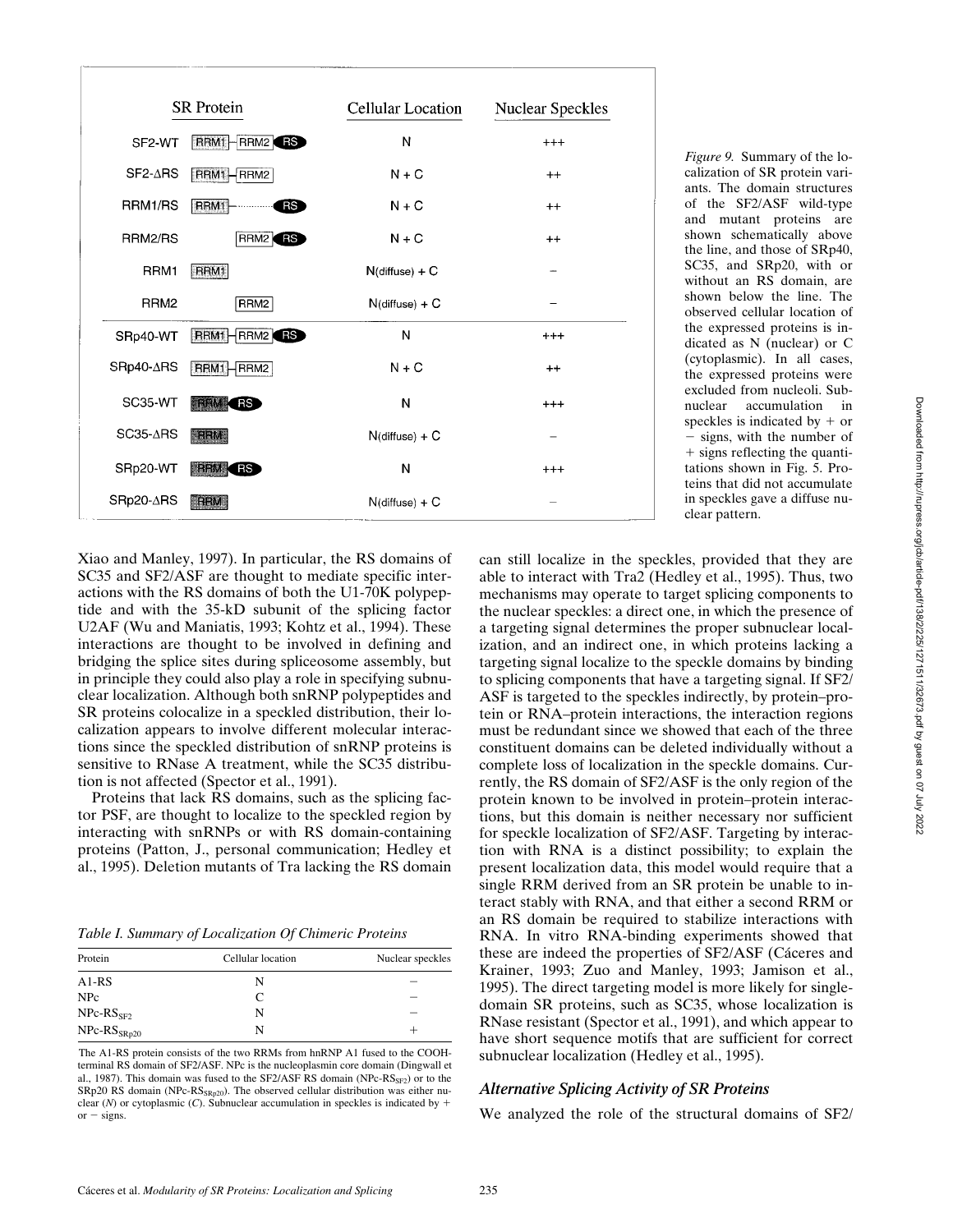ASF in regulation of alternative splicing in living cells (Fig. 8). We found that the RS domain of SF2/ASF is not required for regulation of alternative splicing in vivo, since a mutant protein lacking this domain regulates alternative splice site selection of an E1A splicing reporter in a manner very similar to the wild type. This finding is consistent with previous observations made in vitro and in vivo (Cáceres and Krainer, 1993; Zuo and Manley, 1993; Wang and Manley, 1995). Whereas the in vitro studies also showed that the RS domain of SF2/ASF is required for its full activity in constitutive splicing, the observation that it is not required for concentration-dependent effects on alternative splicing may suggest that for this particular function, the lack of the RS domain can be compensated by interactions with other SR proteins. As noted above, however, the only protein–protein interaction region of the protein known so far is, in fact, the RS domain (Wu and Maniatis, 1993; Amrein et al., 1994; Kohtz et al., 1994).

We showed that the presence of a particular domain, RRM2 of SF2/ASF, confers selectivity for a specific alternative 5' splice site. Thus, all the constructs we analyzed that included RRM2 favored the most proximal  $5'$  splice site in E1A pre-mRNA (13*S*), whereas natural (SRp20) or mutant (SF2-RRM1/RS) proteins lacking RRM2 selected the middle 5' splice site (12*S*). This remarkable difference in splice site selection demonstrates that the RRMs of SF2/ASF function as modules that contribute to specificity in alternative splicing, and that the functions of the two RRM modules can be separated. Moreover, this effect is substrate specific since both the mutant SF2/ASF lacking RRM2 and SRp20 had altered specificity (compared to the other proteins) with the E1A pre-mRNA but showed normal specificity with a  $\beta$ -thalassemia pre-mRNA (Screaton et al., 1995; data not shown). We conclude that the selection of alternative splice sites depends on both the properties of the pre-mRNA as well as on the presence of particular domains in the SR proteins. However, not all SR proteins that possess or lack RRM2 will necessarily have the same alternative splicing specificities as SF2/ASF and SRp20, respectively. For example, overexpression of SC35, which has a single RRM, fails to activate 12*S* splicing (Wang and Manley, 1995; data not shown). These substrate differences among SR proteins are consistent with the notion that they may function as global regulators of alternative splicing for distinct classes of pre-mRNAs in vivo (Screaton et al., 1995).

The mechanistic relation between general or specific RNA binding by SR proteins and their activity in alternative splicing regulation has not been established. Although both RRMs in SF2/ASF are required for efficient binding to RNA (Cáceres and Krainer, 1993; Zuo and Manley, 1993) and to high affinity sites (Tacke and Manley, 1995), our present data show that mutants of SF2/ASF lacking either RRM1 or RRM2 are nevertheless active in alternative splicing in vivo. The fact that alternative splicing activity can be observed in vivo with SF2/ASF mutants lacking any one of its three constituent domains suggests that this activity of the protein does not require highly sequencespecific binding to RNA. On the other hand, the different splice site activation specificity of the SF2/ASF mutants, depending on which of the two RRMs was deleted, sug-

gests that sequence-specific interactions may play a role in selecting particular splice sites for activation. The alternative splicing activity of SF2/ASF has been shown to correlate with its ability to promote multiple occupancy of alternative 5' splice sites by U1 snRNP (Eperon et al., 1993). Interestingly, SF2/ASF mutants lacking either RRM are still able to form a ternary complex with U1 snRNP and pre-mRNA containing a functional 5' splice site (Jamison et al., 1995). The activity of similar mutants in alternative splicing in vivo is consistent with this finding.

In summary, we have shown that the modular structure of SR proteins has profound consequences for their cellular localization, alternative splicing activity, and also their specificity in alternative  $5'$  splice site selection.

We thank Angus Wilson for the T7-expression vector, C. Dingwall for the nucleoplasmin cDNA, and Mario Gimona and Sui Huang for helpful discussions.

T. Misteli was supported by the Swiss National Science Foundation and the Human Frontiers Science Program. G.R. Screaton was supported by the Wellcome Trust and the Arthritis and Rheumatism Council. D.L. Spector is supported by a grant from NIH/NIGMS (GM 42694). J.F. Cáceres and A.R. Krainer were supported by grants GM42699 from NIH/ NIGMS and CA13107 from NCI and by the Pew Charitable Trusts.

Received for publication 21 February 1996 and in revised form 16 May 1997.

#### *References*

- Amrein, H., M.L. Hedley, and T. Maniatis. 1994. The role of specific protein-RNA and protein-protein interactions in positive and negative control of pre-mRNA splicing by Transformer 2. *Cell.* 76:735–746.
- Ayane, M., U. Preuss, G. Köhler, and P.J. Nielsen. 1991. A differentially expressed murine RNA encoding a protein with similarities to two types of nucleic acid binding motifs. *Nucleic Acids Res.* 19:1273–1278.
- Bauren, G., and L. Wieslander. 1994. Splicing of Balbiani ring 1 gene premRNA occurs simultaneously with transcription. *Cell.* 76:183–192.
- Beyer, A.L., and Y.N. Osheim. 1988. Splice site selection, rate of splicing, and alternative splicing on nascent transcripts. *Genes Dev.* 2:754–765.
- Birney, E., S. Kumar, and A.R. Krainer. 1993. Analysis of the RNA-recognition motif and RS and RGG domains: conservation in metazoan pre-mRNA splicing factors. *Nucleic Acids Res.* 21:5803–5816.
- Blencowe, B.J., J.A. Nickerson, R. Issner, S. Penman, and P.A. Sharp. 1994. Association of nuclear matrix antigens with exon-containing splicing complexes. *J. Cell Biol.* 127:593–607.
- Blencowe, B.J., R. Issner, J. Kim, P. McCaw, and P.A. Sharp. 1995. New proteins related to the Ser-Arg family of splicing factors. *RNA.* 1:852–865.
- Bohmann, K., J. Ferreira, and A.I. Lamond. 1995. Mutational analysis of p80 coilin indicates a functional interaction between coiled bodies and the nucleolus. *J. Cell Biol.* 131:817–831.
- Bregman, D.B., L. Du, S. van der Zee, and S.L. Warren. 1995. Transcriptiondependent redistribution of the large subunit of RNA polymerase II to discrete nuclear domains. *J. Cell Biol.* 129:287–298.
- Cáceres, J.F., and A.R. Krainer. 1993. Functional analysis of pre-mRNA splicing factor SF2/ASF structural domains. *EMBO (Eur. Mol. Biol. Organ.) J.* 12:4715–4726.
- Cáceres, J.F., S. Stamm, D.M. Helfman, and A.R. Krainer. 1994. Regulation of alternative splicing *in vivo* by overexpression of antagonistic splicing factors. *Science* (Wash. DC). 265:1706–1709.
- Cavaloc, Y., M. Popielarz, J.-P. Fuchs, R. Gattoni, and J. Stévenin. 1994. Characterization and cloning of the human splicing factor 9G8: a novel 35 kDa factor of the serine/arginine protein family. *EMBO (Eur. Mol. Biol. Organ.) J.* 13:2639–2649.
- Colwill, K., T. Pawson, B. Andrews, J. Prasad, J.L. Manley, J.C. Bell, and P.I. Duncan. 1996. The Clk/Sty protein kinase phosphorylates SR protein factors and regulates their intracellular distribution. *EMBO (Eur. Mol. Biol. Organ.) J.* 15:265–275.
- Dingwall, C., and R.A. Laskey. 1991. Nuclear targeting sequences—a consensus? *Trends Biochem. Sci.* 16:478–481.
- Dingwall, C., S.M. Dilworth, S.J. Black, S.E. Kearsey, L.S. Cox, and R.A. Laskey. 1987. Nucleoplasmin cDNA reveals polyglutamic acid tracts and a cluster of sequences homologous to putative nuclear localization signals. *EMBO (Eur. Mol. Biol. Organ.) J.* 6:69–74.
- Dreyfuss, G., M.J. Matunis, S. Piñol-Roma, and C.G. Burd. 1993. hnRNP proteins and the biogenesis of mRNA. *Annu. Rev. Biochem.* 62:289–321.
- Du, L., and S.L. Warren. 1997. A functional interaction between the carboxy-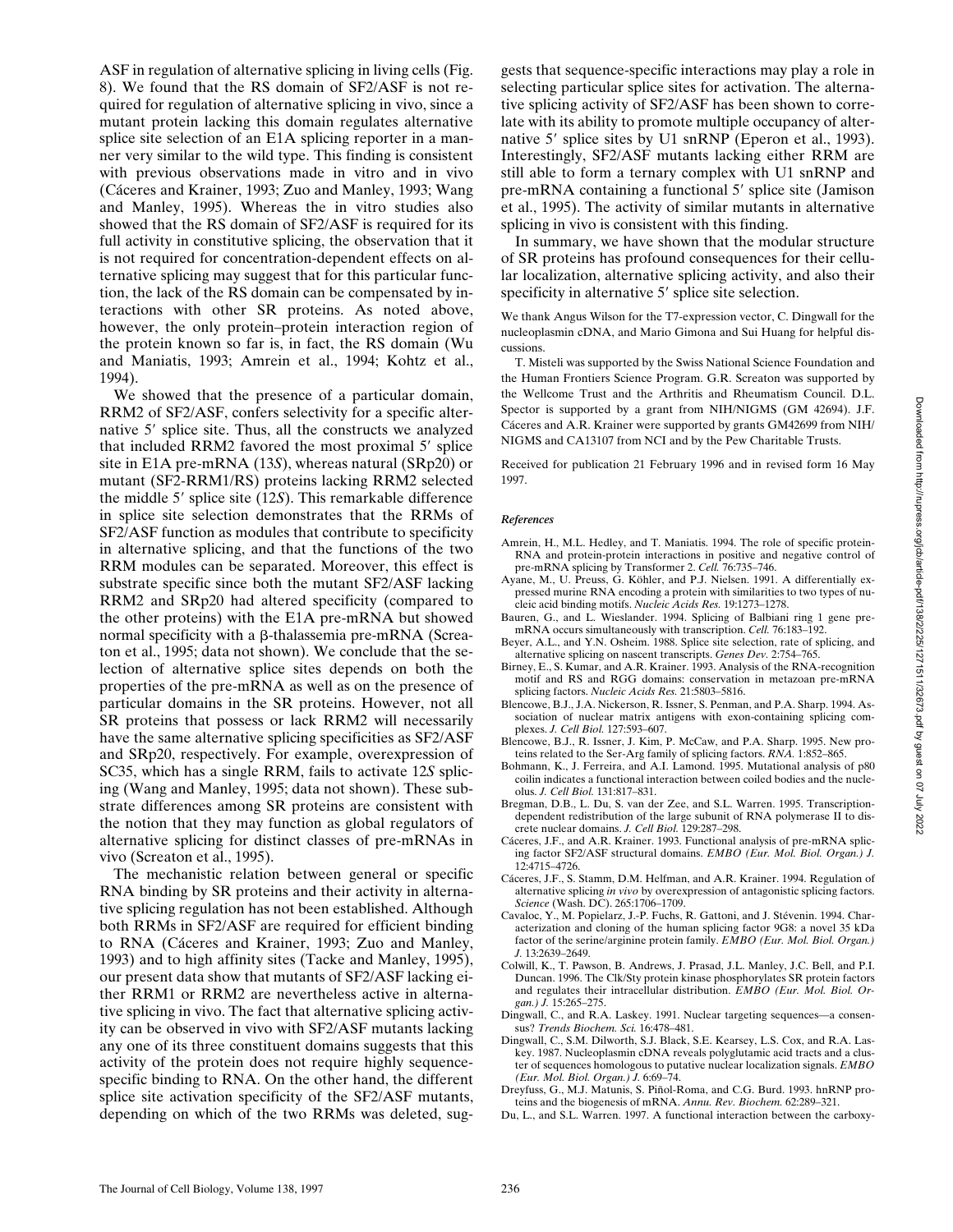terminal domain of RNA polymerase II and pre-mRNA splicing. *J. Cell Biol.* 136:5–18.

- Eperon, I.C., D.C. Ireland, R.A. Smith, A. Mayeda, and A.R. Krainer. 1993. Pathways for selection of 5' splice sites by U1 snRNPs and SF2/ASF. *EMBO (Eur. Mol. Biol. Organ.) J.* 12:3607–3617.
- Fakan, S., and E. Puvion. 1980. The ultrastructural visualization of nucleolar and extranucleolar RNA synthesis and distribution. *Int. Rev. Cytol.* 65:255– 299.
- Fu, X.-D. 1993. Specific commitment of different pre-mRNAs to splicing by single SR proteins. *Nature (Lond.).* 365:82–85.
- Fu, X.-D. 1995. The superfamily of arginine/serine-rich splicing factors. *RNA.* 1: 663–680.
- Fu, X.-D., and T. Maniatis. 1990. Factor required for mammalian spliceosome assembly is localized to discrete regions in the nucleus. *Nature (Lond.).* 343: 437–441.
- Fu, X.-D., and T. Maniatis. 1992. Isolation of a complementary DNA that encodes the mammalian splicing factor SC35. *Science (Wash. DC).* 256:535– 538.
- Ge, H., and J.L. Manley. 1990. A protein factor, ASF, controls alternative splicing of SV40 early pre-mRNA *in vitro. Cell.* 62:25–34.
- Ge, H., P. Zuo, and J.L. Manley. 1991. Primary structure of the human splicing factor ASF reveals similarities with Drosophila regulators. *Cell.* 66:373–382.
- Görlich, D., and I.W. Mattaj. 1996. Nucleocytoplasmic transport. *Science (Wash. DC).* 271:1513–1518.
- Gui, J.-F., W.S. Lane, and X.-D. Fu. 1994*a.* A serine kinase regulates intracellular localization of splicing factors in the cell cycle. *Nature (Lond.).* 369:678– 682.
- Gui, J.-F., H. Tronchere, S.D. Chandler, and X.-D. Fu. 1994*b.* Purification and characterization of a kinase specific for the serine and arginine-rich premRNA splicing factors. *Proc. Natl. Acad. Sci. USA.* 91:10824–10828.
- Hedley, M.L., H. Amrein, and T. Maniatis. 1995. An amino acid sequence motif sufficient for subnuclear localization of an arginine/serine rich splicing factor. *Proc. Natl. Acad. Sci. USA.* 92:11524–11528.
- Horowitz, D.S., and A.R. Krainer. 1994. Mechanisms for selecting 5'splice sites in mammalian pre-mRNA splicing. *Trends Genet.* 10:100–106.
- Huang, S., and D.L. Spector. 1991. Nascent pre-mRNA transcripts are associated with nuclear regions enriched in splicing factors. *Genes Dev.* 5:2288– 2302.
- Huang, S., and D.L. Spector. 1992. U1 and U2 small nuclear RNAs are present in nuclear speckles. *Proc. Natl. Acad. Sci. USA.* 89:305–308.
- Huang, S., and D.L. Spector. 1996. Intron-dependent recruitment of premRNA splicing factors to sites of transcription. *J. Cell Biol.* 133:719–732.
- Jamison, S.F., Z. Pasman, J. Wang, C. Will, R. Lührmann, J.L. Manley, and M. Garcia-Blanco. 1995. U1 snRNP-ASF/SF2 interaction and 5' splice site recognition: characterization of required elements. *Nucleic Acids Res.* 23:3260– 3267.
- Jiménez-García, L.F., and D.L. Spector. 1993. In vivo evidence that transcription and splicing are coordinated by a recruiting mechanism. *Cell.* 73:47–59.
- Kiseleva, E., T. Wurtz, N. Visa, and B. Daneholt. 1994. Assembly and disassembly of spliceosomes along a specific pre-messenger RNP fiber. *EMBO (Eur. Mol. Biol. Organ.) J.* 13:6052–6061.
- Kohtz, J.D., S.F. Jamison, C.L. Will, P. Zuo, R. Lührmann, M.A. Garcia-Blanco, and J.L. Manley. 1994. Protein-protein interactions and 5'-splice-site recognition in mammalian mRNA precursors. *Nature (Lond.).* 368:119–124.
- Krainer, A.R., G.C. Conway, and D. Kozak. 1990*a.* The essential pre-mRNA splicing factor SF2 influences 5' splice site selection by activating proximal sites. *Cell.* 62:35–42.
- Krainer, A.R., G.C. Conway, and D. Kozak. 1990*b.* Purification and characterization of SF2, a human pre-mRNA splicing factor. *Genes Dev.* 4:1158–1171.
- Krainer, A.R., A. Mayeda, D. Kozak, and G. Binns. 1991. Functional expression of cloned human splicing factor SF2: homology to RNA-binding proteins, U1 70K, and Drosophila splicing regulators. *Cell.* 66:383–394.
- Krämer, A. 1996. The structure and function of proteins involved in mammalian pre-mRNA splicing. *Annu. Rev. Biochem.* 65:367–409.
- Lamond, A.I., and M. Carmo-Fonseca. 1993. The coiled body. *Trends Cell Biol.* 3:198–204.
- Li, H., and P.M. Bingham. 1991. Arginine/Serine rich domains of the su(wa) and tra RNA processing regulators target proteins to a subnuclear compartment implicated in splicing. *Cell.* 67:335–342.
- Manley, J.L., and R. Tacke. 1996. SR proteins and splicing control. *Genes Dev.* 10:1569–1579.
- Mattaj, I.W. 1994. Splicing in space. *Nature (Lond.).* 372:727–728.
- Mayeda, A., and A.R. Krainer. 1992. Regulation of alternative pre-mRNA splicing by hnRNP A1 and splicing factor SF2. *Cell.* 68:365–372.
- Mayeda, A., S.H. Munroe, J.F. Cáceres, and A.R. Krainer. 1994. Function of conserved domains of hnRNP A1 and other hnRNP A/B proteins. *EMBO (Eur. Mol. Biol. Organ.) J.* 13:5483–5495.
- McCracken, S., N. Fong, K. Yankulov, S. Ballantyne, G. Pan, J. Greenblatt, S.D. Patterson, M. Wickens, and D.L. Bentley. 1997. The C-terminal domain of RNA polymerase II couples mRNA processing to transcription. *Nature (Lond.).* 385:357–361.
- Michael, W.M., M. Choi, and G. Dreyfuss. 1995. A nuclear export signal in hnRNP A1: a signal-mediated, temperature-dependent nuclear protein export pathway. *Cell.* 83:415–422.
- Misteli, T., and D.L. Spector. 1996. Protein phosphorylation and nuclear orga-

nization of pre-mRNA splicing. *Trends Cell Biol.* 7:135–138.

- Mortillaro, M.J., B.J. Blencowe, X. Wei, H. Nakayasu, L. Du, S.L. Warren, P.A. Sharp, and R. Berezney. 1996. A hyperphosphorylated form of the large subunit of RNA polymerase II is associated with splicing complexes and the nuclear matrix. *Proc. Natl. Acad. Sci. USA.* 93:8253–8257.
- Nikolakaki, E., G. Simos, S.D. Georgatos, and A.T. Giannakouros. 1996. A nuclear envelope-associated kinase phosphorylates arginine-serine motifs and modulates interactions between the lamin B receptor and other nuclear proteins. *J. Biol. Chem.* 271:8365–8372.
- O'Keefe, R.T., A. Mayeda, C.L. Sadowski, A.R. Krainer, and D.L. Spector. 1994. Disruption of pre-mRNA splicing in vivo results in reorganization of splicing factors. *J. Cell. Biol.* 124:249–260.
- Piñol-Roma, S., and G. Dreyfuss. 1993. hnRNP proteins: localization and transport between the nucleus and the cytoplasm. *Trends Cell Biol.* 3:151–155.
- Romac, J.M.-J., and J.D. Keene. 1995. Overexpression of the arginine-rich carboxy-terminal region of U1 snRNP 70K inhibits both splicing and nucleocytoplasmic transport of mRNA. *Genes Dev.* 9:1400–1410.
- Rossi, F., E. Labourier, T. Forné, G. Divita, J. Derancourt, J.F. Riou, E. Antoine, G. Cathala, C. Brunel, and J. Tazi. 1996. Specific phosphorylation of SR proteins by mammalian DNA topoisomerase I. *Nature (Lond.).* 381:80–82.
- Scheer, U., and D. Weisenberger. 1994. The nucleolus. *Curr. Opin. Cell Biol.* 6: 354–359.
- Schmidt-Zachmann, M.S., and E.A. Nigg. 1993. Protein localization to the nucleolus: a search for targeting domains in nucleolin. *J. Cell Sci.* 105:799–806.
- Screaton, G.R., J.F. Cáceres, A. Mayeda, M.V. Bell, M. Plebanski, D.G. Jackson, J.I. Bell, and A.R. Krainer. 1995. Identification and characterization of three members of the human SR family of pre-mRNA splicing factors. *EMBO (Eur. Mol. Biol. Organ.) J.* 14:4336–4349.
- Silver, P.A. 1991. How proteins enter the nucleus. *Cell.* 64:489–497.
- Siomi, H., and G. Dreyfuss. 1995. A nuclear localization domain in the hnRNP A1 protein. *J. Cell Biol.* 129:551–560.
- Spector, D.L. 1990. Higher order nuclear organization: three-dimensional distribution of small nuclear ribonucleoprotein particles. *Proc. Natl. Acad. Sci. USA.* 87:147–151.
- Spector, D.L. 1993. Macromolecular domains within the cell nucleus. *Annu. Rev. Cell Biol.* 9:265–315.
- Spector, D.L., W.H. Schrier, and H. Busch. 1983. Immunoelectron microscopic localization of snRNPs. *Biol. Cell* 49:1–10.
- Spector, D.L., X.-D. Fu, and T. Maniatis. 1991. Associations between distinct pre-mRNA splicing components and the cell nucleus. *EMBO (Eur. Mol. Biol. Organ.) J.* 10:3467–3481.
- Staknis, D., and R. Reed. 1994. SR proteins promote the first specific recognition of pre-mRNA and are present together with the U1 small nuclear ribonucleoprotein particle in a general splicing enhancer complex. *Mol. Cell. Biol.* 14:7670–7682.
- Tacke, R., and J.L. Manley. 1995. The human splicing factors ASF/SF2 and SC35 possess distinct, functionally significant RNA binding specificities. *EMBO (Eur. Mol. Biol. Organ.) J.* 14:3540–3551.
- Tanaka, M., and W. Herr. 1990. Differential transcriptional activation by Oct-1 and Oct-2: interdependent activation domains induce Oct–2 phosphorylation. *Cell.* 60:375–386.
- Vellard, M., A. Sureau, J. Soret, C. Martinerie, and B. Perbal. 1992. A potential splicing factor is encoded by the opposite strand of the trans-spliced c-myb exon. *Proc. Natl. Acad. Sci. USA.* 89:2511–2515.
- Wang, J., and J.L. Manley. 1995. Overexpression of the SR proteins ASF/SF2 and SC35 influences alternative splicing in vivo in diverse ways. *RNA.* 1:335– 346.
- Wansink, D.G., W. Schul, I. van der Kraan, B. van Steensel, R. van Driel, and L. de Jong. 1993. Fluorescent labeling of nascent RNA reveals transcription by RNA polymerase II in domains scattered throughout the nucleus. *J. Cell Biol.* 122:283–293.
- Weibel, E.R., W. Stäubli, H.R. Gnägi, and F.A. Hess. 1969. Correlated morphometric and biochemical studies on the liver cell. I: Morphometric model, stereological methods, and normal morphometric data for rat liver. *J. Cell Biol.* 42:69–91.
- Weighardt, F., G. Biamonti, and S. Riva. 1995. Nucleo-cytoplasmic distribution of human hnRNP proteins: a search for the targeting domains in hnRNP A1. *J. Cell Sci.* 108:545–555.
- Wilson, A.C., M.G. Peterson, and W. Herr. 1995. The HCF repeat is an unusual proteolytic cleavage signal. *Genes Dev.* 9:2445–2458.
- Wu, J.Y., and T. Maniatis. 1993. Specific interactions between proteins implicated in splice site selection and regulated alternative splicing. *Cell.* 75:1061–1070.
- Xiao, S.H., and J.L. Manley. 1997. Phosphorylation of the ASF/SF2 RS domain affects both protein-protein and protein-RNA interactions and is necessary for splicing. *Genes Dev.* 11:334–344.
- Xing, Y., C.V. Johnson, P.R. Dobner, and J.B. Lawrence. 1993. Higher level organization of individual gene transcription and RNA splicing. *Science (Wash. DC).* 259:1326–1330.
- Xing, Y, C.V. Johnson, P.T. Moen, J. McNeil, and J.B. Lawrence. 1995. Nonrandom gene organization: structural arrangements of specific pre-mRNA transcription and splicing with SC35-domains. *J. Cell Biol.* 131:1635–1647.
- Yang, X., M.R. Bani, S.-J. Lu, S. Rowan, Y. Ben-David, and B. Chabot. 1994. The A1 and A1B proteins of heterogeneous nuclear ribonucleoparticles modulate 5' splice site selection *in vivo. Proc. Natl. Acad. Sci. USA*. 91:6924– 6928.